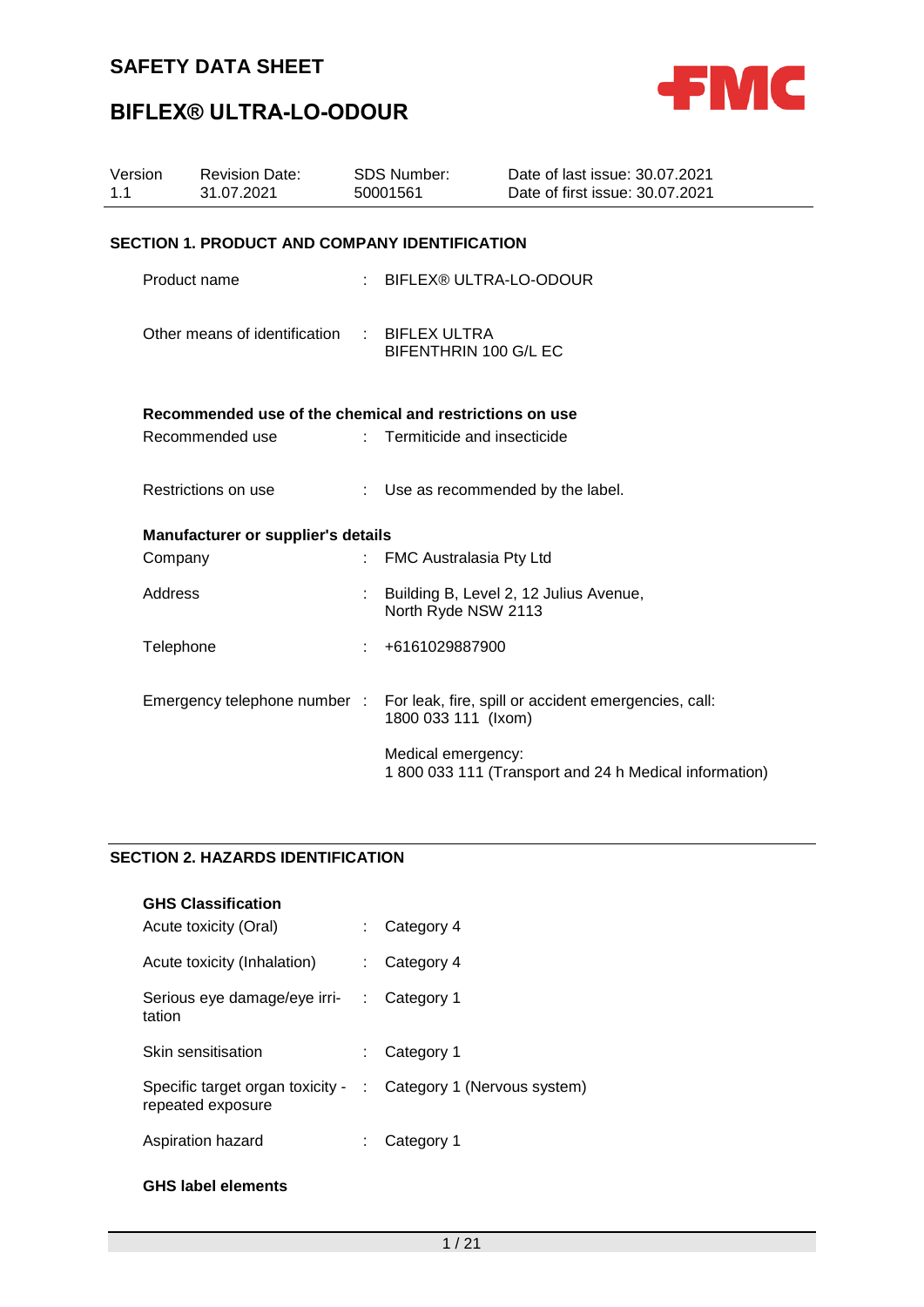



| Version<br>1.1 | <b>Revision Date:</b><br>31.07.2021                 | <b>SDS Number:</b><br>50001561       | Date of last issue: 30.07.2021<br>Date of first issue: 30.07.2021                                                                                                                                                                                                                                                                                                                                                                                                                                                                                                                                                                                                                                                                                                                        |
|----------------|-----------------------------------------------------|--------------------------------------|------------------------------------------------------------------------------------------------------------------------------------------------------------------------------------------------------------------------------------------------------------------------------------------------------------------------------------------------------------------------------------------------------------------------------------------------------------------------------------------------------------------------------------------------------------------------------------------------------------------------------------------------------------------------------------------------------------------------------------------------------------------------------------------|
|                | Hazard pictograms                                   |                                      |                                                                                                                                                                                                                                                                                                                                                                                                                                                                                                                                                                                                                                                                                                                                                                                          |
|                | Signal word                                         | Danger                               |                                                                                                                                                                                                                                                                                                                                                                                                                                                                                                                                                                                                                                                                                                                                                                                          |
|                | <b>Hazard statements</b>                            |                                      | H302 + H332 Harmful if swallowed or if inhaled.<br>H304 May be fatal if swallowed and enters airways.<br>H317 May cause an allergic skin reaction.<br>H318 Causes serious eye damage.<br>H372 Causes damage to organs (Nervous system) through<br>prolonged or repeated exposure.                                                                                                                                                                                                                                                                                                                                                                                                                                                                                                        |
|                | Precautionary statements                            | <b>Prevention:</b><br>the workplace. | P260 Do not breathe dust/ fume/ gas/ mist/ vapours/ spray.<br>P264 Wash skin thoroughly after handling.<br>P270 Do not eat, drink or smoke when using this product.<br>P271 Use only outdoors or in a well-ventilated area.<br>P272 Contaminated work clothing should not be allowed out of<br>P280 Wear protective gloves/ eye protection/ face protection.                                                                                                                                                                                                                                                                                                                                                                                                                             |
|                |                                                     | <b>Response:</b><br>vice/ attention. | P301 + P310 IF SWALLOWED: Immediately call a POISON<br>CENTER or doctor/ physician.<br>P302 + P352 IF ON SKIN: Wash with plenty of soap and water.<br>P304 + P340 + P312 IF INHALED: Remove victim to fresh air<br>and keep at rest in a position comfortable for breathing. Call a<br>POISON CENTER or doctor/ physician if you feel unwell.<br>P305 + P351 + P338 + P310 IF IN EYES: Rinse cautiously with<br>water for several minutes. Remove contact lenses, if present<br>and easy to do. Continue rinsing. Immediately call a POISON<br>CENTER or doctor/ physician.<br>P314 Get medical advice/ attention if you feel unwell.<br>P331 Do NOT induce vomiting.<br>P333 + P313 If skin irritation or rash occurs: Get medical ad-<br>P363 Wash contaminated clothing before reuse. |
|                |                                                     | Storage:<br>P405 Store locked up.    |                                                                                                                                                                                                                                                                                                                                                                                                                                                                                                                                                                                                                                                                                                                                                                                          |
|                |                                                     | Disposal:<br>disposal plant.         | P501 Dispose of contents/ container to an approved waste                                                                                                                                                                                                                                                                                                                                                                                                                                                                                                                                                                                                                                                                                                                                 |
|                | Other hazarde which do not recult in classification |                                      |                                                                                                                                                                                                                                                                                                                                                                                                                                                                                                                                                                                                                                                                                                                                                                                          |

**Other hazards which do not result in classification**

None known.

### **SECTION 3. COMPOSITION/INFORMATION ON INGREDIENTS**

Substance / Mixture : Mixture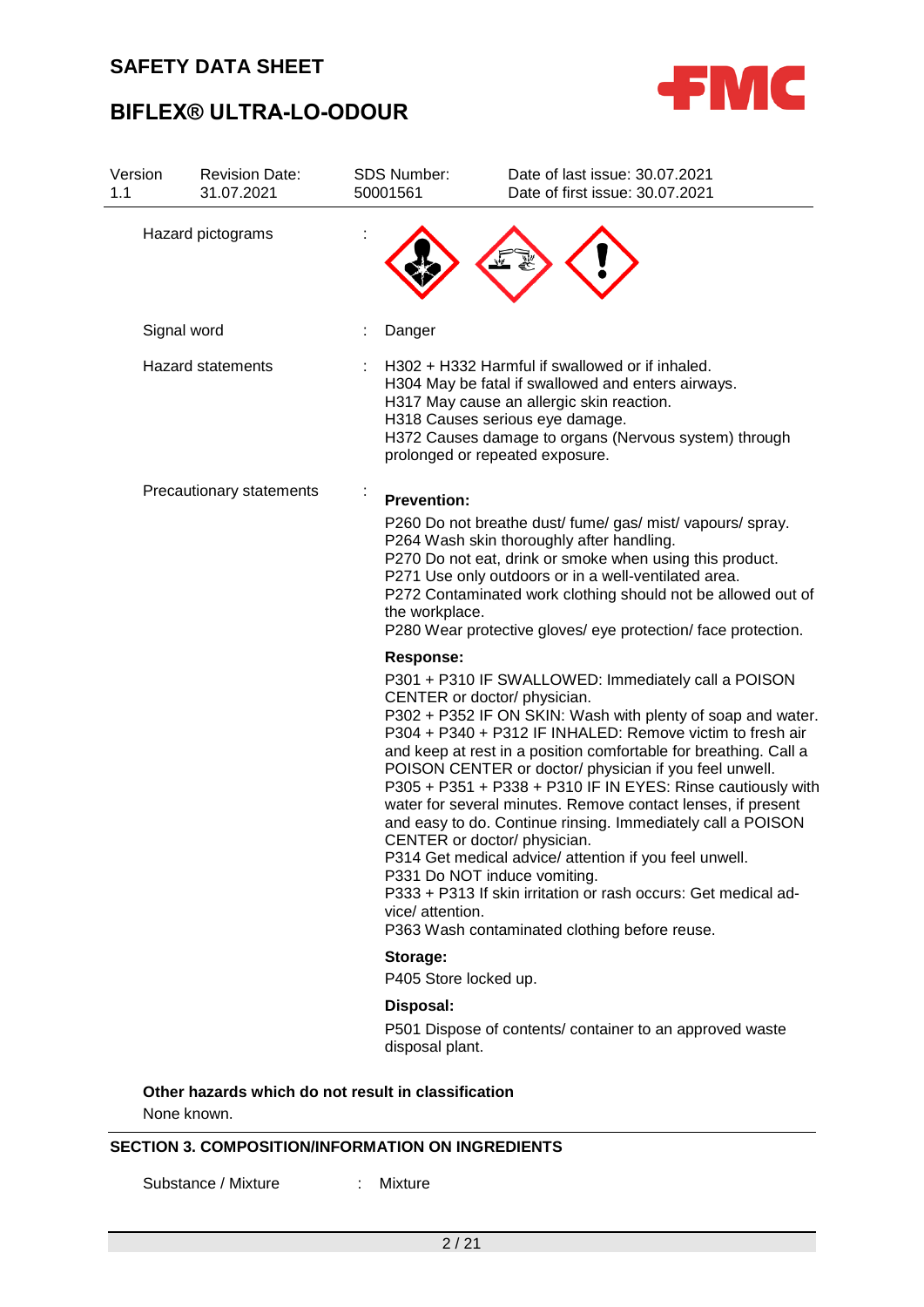

| Version<br>1.1 | <b>Revision Date:</b><br><b>SDS Number:</b><br>31.07.2021<br>50001561 |                                                        | Date of last issue: 30.07.2021<br>Date of first issue: 30.07.2021 |                                                                    |                                                                                                                                                                                                                 |                                                                                                                                 |
|----------------|-----------------------------------------------------------------------|--------------------------------------------------------|-------------------------------------------------------------------|--------------------------------------------------------------------|-----------------------------------------------------------------------------------------------------------------------------------------------------------------------------------------------------------------|---------------------------------------------------------------------------------------------------------------------------------|
|                | <b>Components</b>                                                     |                                                        |                                                                   |                                                                    |                                                                                                                                                                                                                 |                                                                                                                                 |
|                | Chemical name                                                         |                                                        |                                                                   |                                                                    | CAS-No.                                                                                                                                                                                                         | Concentration (% w/w)                                                                                                           |
|                |                                                                       | Distillates (petroleum), hydrotreated middle           |                                                                   |                                                                    | 64742-46-7                                                                                                                                                                                                      | $>= 60 - 80$                                                                                                                    |
|                |                                                                       | Alcohols, C12-14. ethoxylated                          |                                                                   |                                                                    | 68439-50-9                                                                                                                                                                                                      | $>= 10 - 30$                                                                                                                    |
|                | bifenthrin (ISO)                                                      |                                                        |                                                                   |                                                                    | 82657-04-3                                                                                                                                                                                                      | $>= 10 - 20$                                                                                                                    |
|                |                                                                       | Benzenesulfonic acid, 4-C10-14-alkyl derivs.,          |                                                                   |                                                                    | 90194-26-6                                                                                                                                                                                                      | $>= 1 - 3$                                                                                                                      |
|                | calcium salts                                                         |                                                        |                                                                   |                                                                    |                                                                                                                                                                                                                 |                                                                                                                                 |
|                |                                                                       |                                                        |                                                                   |                                                                    |                                                                                                                                                                                                                 |                                                                                                                                 |
|                |                                                                       | <b>SECTION 4. FIRST AID MEASURES</b>                   |                                                                   |                                                                    |                                                                                                                                                                                                                 |                                                                                                                                 |
|                | General advice<br>If inhaled<br>advice.                               |                                                        | Consult a physician.                                              | Move out of dangerous area.<br>Do not leave the victim unattended. | Show this safety data sheet to the doctor in attendance.<br>Symptoms of poisoning may appear several hours later.                                                                                               |                                                                                                                                 |
|                |                                                                       |                                                        |                                                                   | If symptoms persist, call a physician.                             | If unconscious, place in recovery position and seek medical                                                                                                                                                     |                                                                                                                                 |
|                |                                                                       | In case of skin contact                                |                                                                   |                                                                    | If skin irritation persists, call a physician.<br>If on skin, rinse well with water.<br>If on clothes, remove clothes.                                                                                          |                                                                                                                                 |
|                |                                                                       | In case of eye contact                                 | Remove contact lenses.<br>Protect unharmed eye.                   |                                                                    | sue damage and blindness.<br>of water and seek medical advice.<br>Continue rinsing eyes during transport to hospital.<br>Keep eye wide open while rinsing.<br>If eye irritation persists, consult a specialist. | Small amounts splashed into eyes can cause irreversible tis-<br>In the case of contact with eyes, rinse immediately with plenty |
|                | If swallowed                                                          |                                                        |                                                                   | Keep respiratory tract clear.<br>Do NOT induce vomiting.           | Do not give milk or alcoholic beverages.<br>If symptoms persist, call a physician.<br>Take victim immediately to hospital.                                                                                      | Clean mouth with water and drink afterwards plenty of water.<br>Never give anything by mouth to an unconscious person.          |
|                | delayed                                                               | Most important symptoms<br>and effects, both acute and |                                                                   | exposure.                                                          | Harmful if swallowed or if inhaled.<br>May be fatal if swallowed and enters airways.<br>May cause an allergic skin reaction.<br>Causes serious eye damage.                                                      | Causes damage to organs through prolonged or repeated                                                                           |
|                | Notes to physician                                                    |                                                        |                                                                   | Treat symptomatically.                                             |                                                                                                                                                                                                                 |                                                                                                                                 |

### **SECTION 5. FIREFIGHTING MEASURES**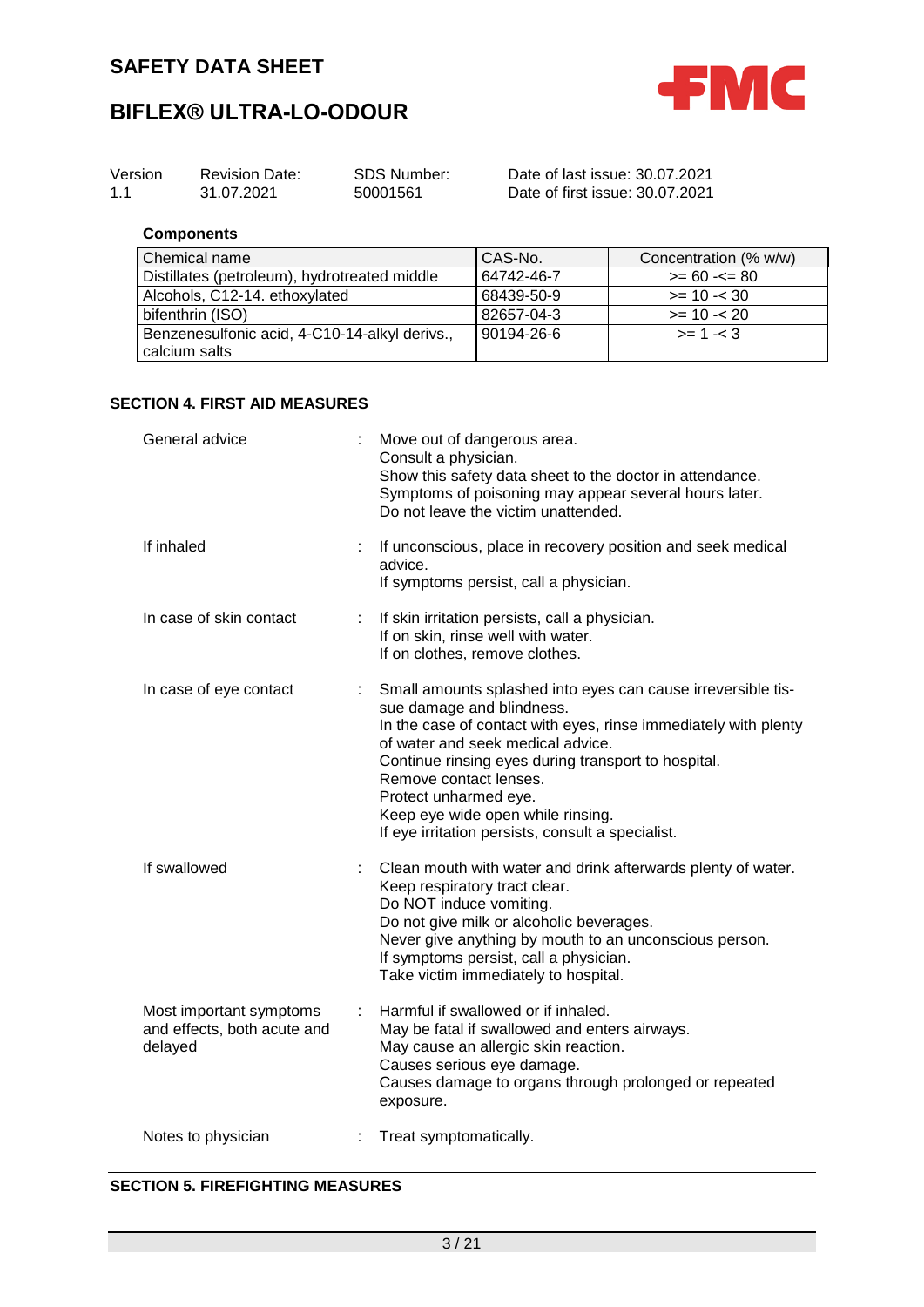

## **BIFLEX® ULTRA-LO-ODOUR**

| Version<br>1.1 |                  | <b>Revision Date:</b><br>31.07.2021 |    | <b>SDS Number:</b><br>50001561                         | Date of last issue: 30.07.2021<br>Date of first issue: 30.07.2021                                                                                                                      |
|----------------|------------------|-------------------------------------|----|--------------------------------------------------------|----------------------------------------------------------------------------------------------------------------------------------------------------------------------------------------|
|                |                  | Suitable extinguishing media        |    | Carbon dioxide (CO2)<br>Dry chemical<br>Foam           |                                                                                                                                                                                        |
|                | media            | Unsuitable extinguishing            |    | : High volume water jet                                |                                                                                                                                                                                        |
|                | fighting         | Specific hazards during fire-       | ÷  | courses.                                               | Do not allow run-off from fire fighting to enter drains or water                                                                                                                       |
|                | ucts             | Hazardous combustion prod- :        |    | and vapours.<br>Halogenated compounds<br>Carbon oxides | Thermal decomposition can lead to release of irritating gases                                                                                                                          |
|                | ods              | Specific extinguishing meth-        | ÷. | must not be discharged into drains.                    | Collect contaminated fire extinguishing water separately. This<br>Fire residues and contaminated fire extinguishing water must<br>be disposed of in accordance with local regulations. |
|                | for firefighters | Special protective equipment :      |    | essary.                                                | Wear self-contained breathing apparatus for firefighting if nec-                                                                                                                       |
|                |                  | Hazchem Code                        |    | $\cdot 3Z$                                             |                                                                                                                                                                                        |

### **SECTION 6. ACCIDENTAL RELEASE MEASURES**

| Personal precautions, protec- :<br>tive equipment and emer-<br>gency procedures | Use personal protective equipment.<br>Ensure adequate ventilation.                                                                                                                           |
|---------------------------------------------------------------------------------|----------------------------------------------------------------------------------------------------------------------------------------------------------------------------------------------|
| Environmental precautions                                                       | : Prevent product from entering drains.<br>Prevent further leakage or spillage if safe to do so.<br>If the product contaminates rivers and lakes or drains inform<br>respective authorities. |
| Methods and materials for<br>containment and cleaning up                        | Soak up with inert absorbent material (e.g. sand, silica gel,<br>acid binder, universal binder, sawdust).<br>Keep in suitable, closed containers for disposal.                               |

### **SECTION 7. HANDLING AND STORAGE**

| fire and explosion      | Advice on protection against : Normal measures for preventive fire protection.                                                                                                                                                                                                                                                                                                                               |
|-------------------------|--------------------------------------------------------------------------------------------------------------------------------------------------------------------------------------------------------------------------------------------------------------------------------------------------------------------------------------------------------------------------------------------------------------|
| Advice on safe handling | : Do not breathe vapours/dust.<br>Avoid exposure - obtain special instructions before use.<br>Avoid contact with skin and eyes.<br>For personal protection see section 8.<br>Smoking, eating and drinking should be prohibited in the ap-<br>plication area.<br>To avoid spills during handling keep bottle on a metal tray.<br>Dispose of rinse water in accordance with local and national<br>regulations. |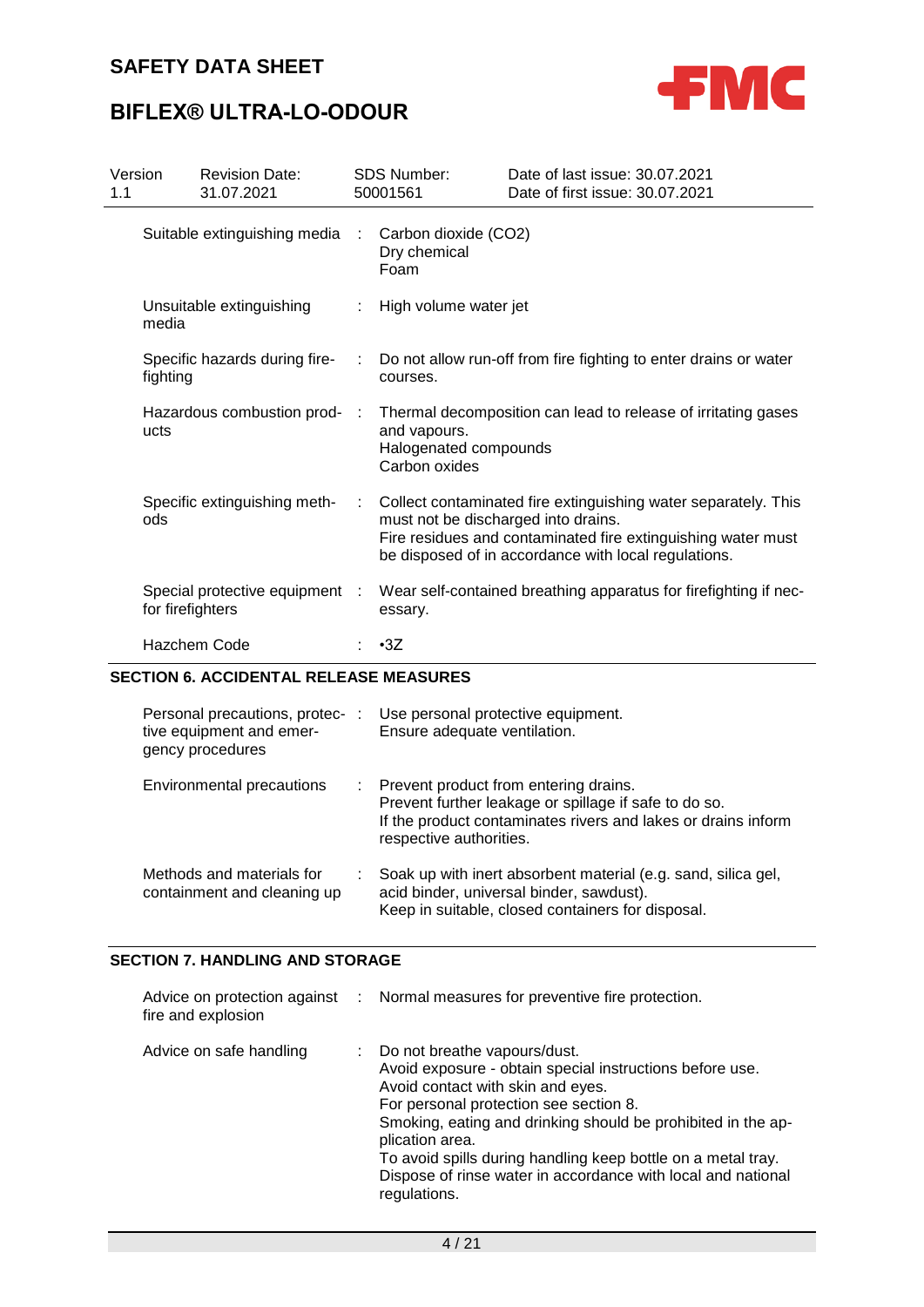

| Version<br>1.1              | <b>Revision Date:</b><br>31.07.2021 | <b>SDS Number:</b><br>50001561                                                                                  | Date of last issue: 30.07.2021<br>Date of first issue: 30.07.2021                                                                                                                            |
|-----------------------------|-------------------------------------|-----------------------------------------------------------------------------------------------------------------|----------------------------------------------------------------------------------------------------------------------------------------------------------------------------------------------|
|                             |                                     | used.                                                                                                           | Persons susceptible to skin sensitisation problems or asthma,<br>allergies, chronic or recurrent respiratory disease should not<br>be employed in any process in which this mixture is being |
|                             | Hygiene measures                    | : When using do not eat or drink.<br>When using do not smoke.                                                   | Wash hands before breaks and at the end of workday.                                                                                                                                          |
| Conditions for safe storage |                                     | place.<br>kept upright to prevent leakage.<br>Observe label precautions.<br>the technological safety standards. | Keep container tightly closed in a dry and well-ventilated<br>Containers which are opened must be carefully resealed and<br>Electrical installations / working materials must comply with    |
| age stability               | Further information on stor-        |                                                                                                                 | No decomposition if stored and applied as directed.                                                                                                                                          |

### **SECTION 8. EXPOSURE CONTROLS/PERSONAL PROTECTION**

| Components                                        | CAS-No.                                                                                                                                        | Value type<br>(Form of<br>exposure)                                                                                | Control parame-<br>ters / Permissible<br>concentration                                                              | <b>Basis</b> |  |  |  |  |  |
|---------------------------------------------------|------------------------------------------------------------------------------------------------------------------------------------------------|--------------------------------------------------------------------------------------------------------------------|---------------------------------------------------------------------------------------------------------------------|--------------|--|--|--|--|--|
| Distillates (petroleum), hy-<br>drotreated middle | 64742-46-7                                                                                                                                     | TWA (Mist)                                                                                                         | $5 \text{ mg/m}$ 3                                                                                                  | AU OEL       |  |  |  |  |  |
|                                                   | Personal protective equipment                                                                                                                  |                                                                                                                    |                                                                                                                     |              |  |  |  |  |  |
| Respiratory protection<br>÷                       |                                                                                                                                                | In case of mist, spray or aerosol exposure wear suitable per-<br>sonal respiratory protection and protective suit. |                                                                                                                     |              |  |  |  |  |  |
| Hand protection<br>Material                       | Wear chemical resistant gloves, such as barrier laminate,<br>butyl rubber or nitrile rubber.                                                   |                                                                                                                    |                                                                                                                     |              |  |  |  |  |  |
| Remarks                                           | The suitability for a specific workplace should be discussed<br>with the producers of the protective gloves.                                   |                                                                                                                    |                                                                                                                     |              |  |  |  |  |  |
| Eye protection                                    | Eye wash bottle with pure water<br>Tightly fitting safety goggles<br>Wear face-shield and protective suit for abnormal processing<br>problems. |                                                                                                                    |                                                                                                                     |              |  |  |  |  |  |
| Skin and body protection                          | Impervious clothing                                                                                                                            |                                                                                                                    | Choose body protection according to the amount and con-<br>centration of the dangerous substance at the work place. |              |  |  |  |  |  |

### **Components with workplace control parameters**

### **SECTION 9. PHYSICAL AND CHEMICAL PROPERTIES**

Appearance : liquid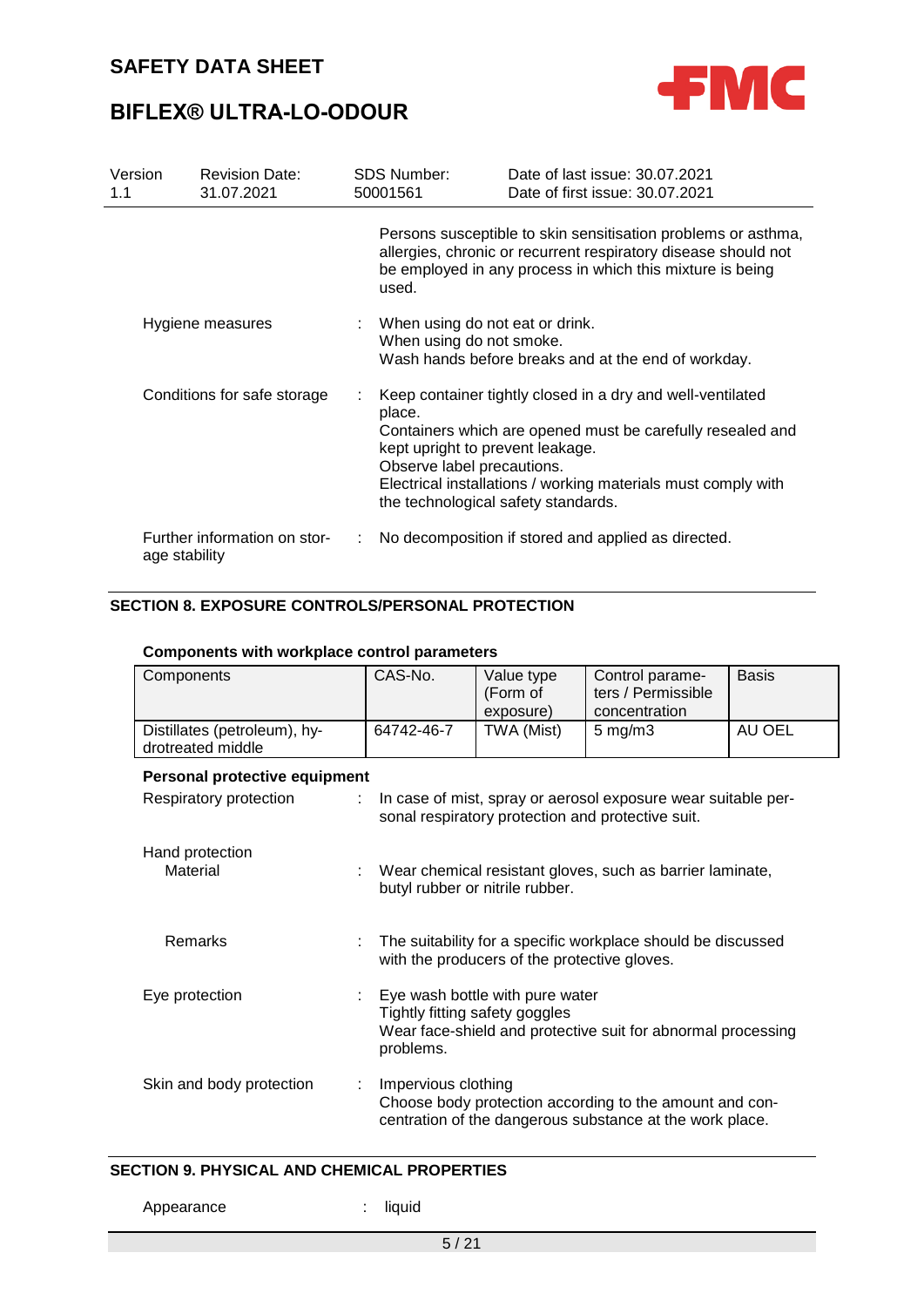

# **BIFLEX® ULTRA-LO-ODOUR**

| Version<br>1.1  | <b>Revision Date:</b><br>31.07.2021 |    | <b>SDS Number:</b><br>50001561 | Date of last issue: 30.07.2021<br>Date of first issue: 30.07.2021 |
|-----------------|-------------------------------------|----|--------------------------------|-------------------------------------------------------------------|
|                 |                                     |    |                                |                                                                   |
| Colour          |                                     | ÷  | yellow-orange                  |                                                                   |
| Odour           |                                     | t. | aromatic, hydrocarbon-like     |                                                                   |
| pH              |                                     | ÷  | not determined                 |                                                                   |
|                 | Melting point/freezing point        | ÷  | not determined                 |                                                                   |
|                 | Boiling point/boiling range         | ÷  | not determined                 |                                                                   |
| Flash point     |                                     | ÷. | 94 °C                          |                                                                   |
| Density         |                                     | ÷. | ca. 0.9 g/cm3                  |                                                                   |
| Solubility(ies) | Water solubility                    | ÷. | emulsifiable                   |                                                                   |
|                 | Metal corrosion rate                | ÷  | Not corrosive to metals        |                                                                   |

### **SECTION 10. STABILITY AND REACTIVITY**

| Reactivity                          | No decomposition if stored and applied as directed.                                  |
|-------------------------------------|--------------------------------------------------------------------------------------|
| Chemical stability                  | No decomposition if stored and applied as directed.                                  |
| tions                               | Possibility of hazardous reac- : No decomposition if stored and applied as directed. |
| Conditions to avoid                 | Heat, flames and sparks.                                                             |
| Incompatible materials              | Strong oxidizing agents<br>Strong acids<br>Strong bases                              |
| Hazardous decomposition<br>products | Stable under recommended storage conditions.                                         |

### **SECTION 11. TOXICOLOGICAL INFORMATION**

| <b>Acute toxicity</b><br>Harmful if swallowed or if inhaled.        |                                                                                                                                        |
|---------------------------------------------------------------------|----------------------------------------------------------------------------------------------------------------------------------------|
| <b>Product:</b><br>Acute oral toxicity<br>Acute inhalation toxicity | : LD50 (Rat, male and female): 531 mg/kg<br>LC50 (Rat, male and female): 4.94 mg/l<br>Exposure time: 4 h<br>Test atmosphere: dust/mist |
|                                                                     |                                                                                                                                        |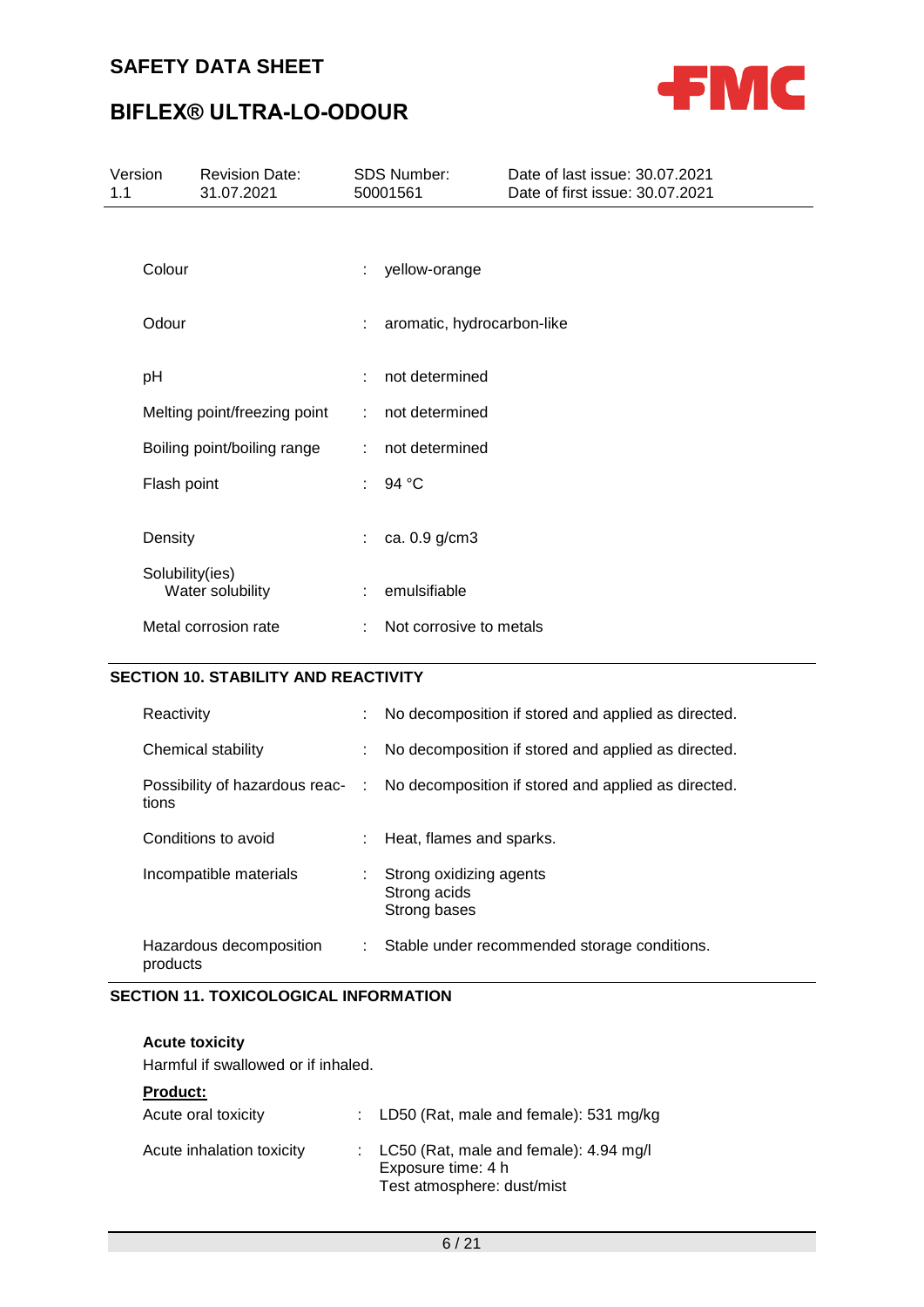



| Version<br>1.1 | <b>Revision Date:</b><br>31.07.2021                          |    | <b>SDS Number:</b><br>50001561                                                                  | Date of last issue: 30.07.2021<br>Date of first issue: 30.07.2021                                                                                                                               |
|----------------|--------------------------------------------------------------|----|-------------------------------------------------------------------------------------------------|-------------------------------------------------------------------------------------------------------------------------------------------------------------------------------------------------|
|                | Acute dermal toxicity                                        |    |                                                                                                 | : LD50 (Rabbit): $> 2,000$ mg/kg                                                                                                                                                                |
|                | Components:                                                  |    |                                                                                                 |                                                                                                                                                                                                 |
|                | Distillates (petroleum), hydrotreated middle:                |    |                                                                                                 |                                                                                                                                                                                                 |
|                | Acute oral toxicity                                          |    |                                                                                                 | LD50 (Rat, male and female): $>$ 5,000 mg/kg<br>Method: OECD Test Guideline 401<br>Remarks: Based on data from similar materials                                                                |
|                | Acute inhalation toxicity                                    |    | Exposure time: 4 h<br>Test atmosphere: dust/mist                                                | LC50 (Rat, male and female): 4.6 mg/l<br>Method: OECD Test Guideline 403<br>Remarks: Based on data from similar materials                                                                       |
|                | Acute dermal toxicity                                        |    | toxicity                                                                                        | LD50 (Rabbit, male and female): $> 2,000$ mg/kg<br>Method: OECD Test Guideline 402<br>Assessment: The substance or mixture has no acute dermal<br>Remarks: Based on data from similar materials |
|                | Alcohols, C12-14. ethoxylated:                               |    |                                                                                                 |                                                                                                                                                                                                 |
|                | Acute oral toxicity                                          |    |                                                                                                 | LD50 (Rat, female): $> 2,000$ mg/kg<br>Method: OECD Test Guideline 401                                                                                                                          |
|                | Acute inhalation toxicity                                    |    | $LC50$ (Rat): $> 1.6$ mg/l<br>Exposure time: 4 h<br>Test atmosphere: dust/mist<br>tion toxicity | Method: OECD Test Guideline 403<br>Assessment: The substance or mixture has no acute inhala-                                                                                                    |
|                | Acute dermal toxicity                                        | ÷. |                                                                                                 | LD50 (Rabbit, male and female): $>$ 3,000 mg/kg<br>Method: OECD Test Guideline 402                                                                                                              |
|                | bifenthrin (ISO):                                            |    |                                                                                                 |                                                                                                                                                                                                 |
|                | Acute oral toxicity                                          | ÷. | LD50 (Rat): 53.4 mg/kg                                                                          |                                                                                                                                                                                                 |
|                | Acute inhalation toxicity                                    | ÷  | Exposure time: 4 h<br>Test atmosphere: dust/mist                                                | LC50 (Rat, female): 0.8 mg/l<br>Method: OECD Test Guideline 403                                                                                                                                 |
|                |                                                              |    | LC50 (Rat, male): 1.01 mg/l<br>Exposure time: 4 h<br>Test atmosphere: dust/mist                 | Method: OECD Test Guideline 403                                                                                                                                                                 |
|                | Acute dermal toxicity                                        | ÷  |                                                                                                 | LD50 (Rabbit): $> 2,000$ mg/kg                                                                                                                                                                  |
|                | Benzenesulfonic acid, 4-C10-14-alkyl derivs., calcium salts: |    |                                                                                                 |                                                                                                                                                                                                 |
|                | Acute oral toxicity                                          | t. |                                                                                                 | LD50 (Rat, male and female): 1,080 - 1,630 mg/kg                                                                                                                                                |
|                |                                                              |    |                                                                                                 |                                                                                                                                                                                                 |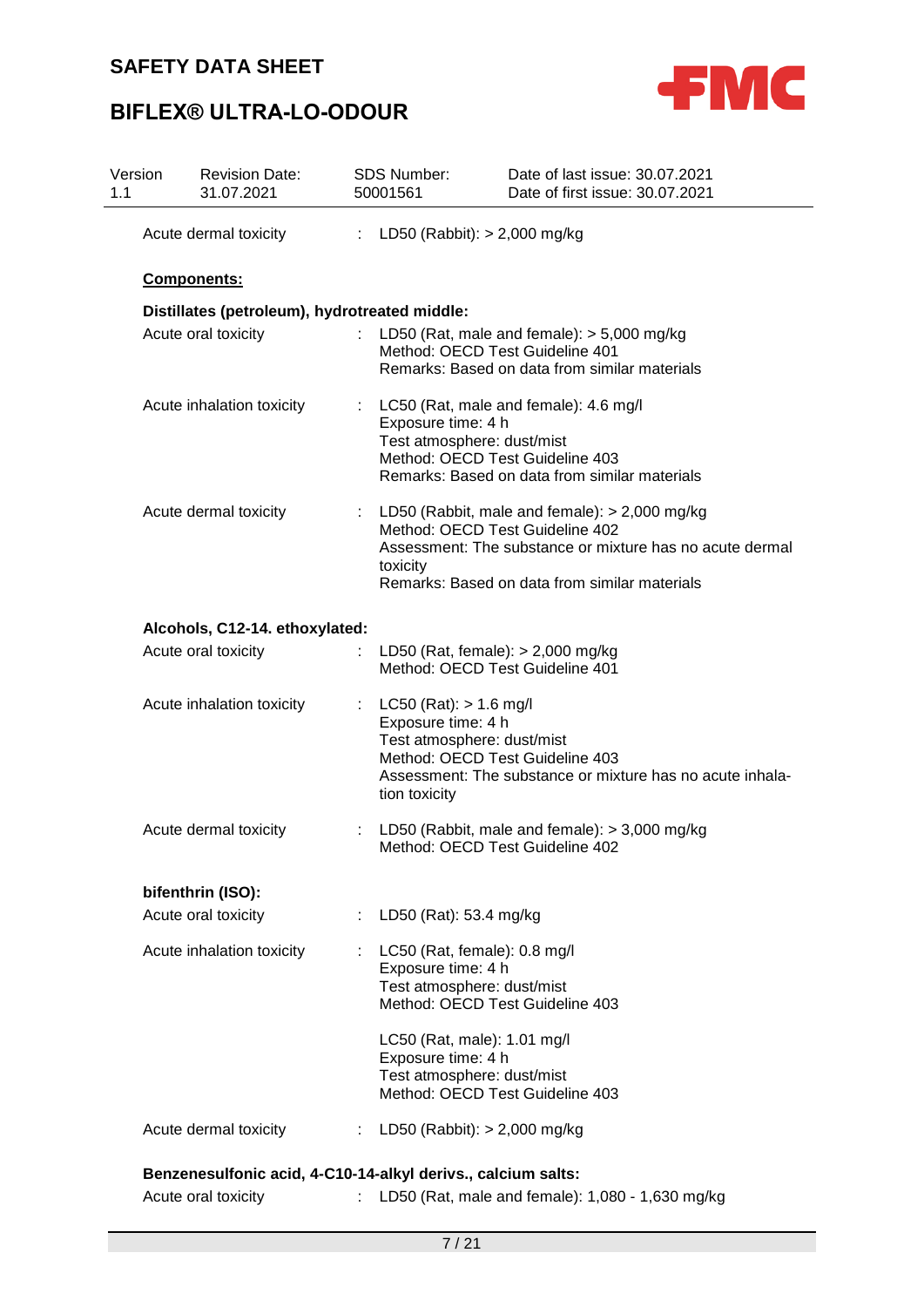

| Version<br>1.1           | <b>Revision Date:</b><br>31.07.2021                          | <b>SDS Number:</b><br>50001561  | Date of last issue: 30.07.2021<br>Date of first issue: 30.07.2021                                                                  |
|--------------------------|--------------------------------------------------------------|---------------------------------|------------------------------------------------------------------------------------------------------------------------------------|
|                          |                                                              | Method: OECD Test Guideline 401 | Remarks: Based on data from similar materials                                                                                      |
|                          | Acute dermal toxicity                                        |                                 | : LD50 (Rat, male and female): $> 2,000$ mg/kg<br>Method: OECD Test Guideline 402<br>Remarks: Based on data from similar materials |
|                          | <b>Skin corrosion/irritation</b>                             |                                 |                                                                                                                                    |
|                          | Not classified based on available information.               |                                 |                                                                                                                                    |
| Product:                 |                                                              |                                 |                                                                                                                                    |
| <b>Species</b><br>Result |                                                              | : Rabbit<br>No skin irritation  |                                                                                                                                    |
| Remarks                  |                                                              |                                 | Extremely corrosive and destructive to tissue.                                                                                     |
|                          | Components:                                                  |                                 |                                                                                                                                    |
|                          | Distillates (petroleum), hydrotreated middle:                |                                 |                                                                                                                                    |
| Species                  |                                                              | Rabbit                          |                                                                                                                                    |
| Result                   |                                                              | Skin irritation                 |                                                                                                                                    |
| Remarks                  |                                                              |                                 | Based on data from similar materials                                                                                               |
|                          | Alcohols, C12-14. ethoxylated:                               |                                 |                                                                                                                                    |
| <b>Species</b>           |                                                              | Rabbit                          |                                                                                                                                    |
| Method                   |                                                              | <b>OECD Test Guideline 404</b>  |                                                                                                                                    |
| Result                   |                                                              | No skin irritation              |                                                                                                                                    |
|                          | bifenthrin (ISO):                                            |                                 |                                                                                                                                    |
| Species                  |                                                              | Rabbit                          |                                                                                                                                    |
| Method                   |                                                              | <b>EPA OPP 81-5</b>             |                                                                                                                                    |
| Result                   |                                                              | No skin irritation              |                                                                                                                                    |
|                          | Benzenesulfonic acid, 4-C10-14-alkyl derivs., calcium salts: |                                 |                                                                                                                                    |
| <b>Species</b>           |                                                              |                                 | reconstructed human epidermis (RhE)                                                                                                |
| Method                   |                                                              | <b>OECD Test Guideline 439</b>  |                                                                                                                                    |
| Result                   |                                                              | Skin irritation                 |                                                                                                                                    |
| Remarks                  |                                                              |                                 | Based on data from similar materials                                                                                               |
|                          | Serious eye damage/eye irritation                            |                                 |                                                                                                                                    |
|                          | Causes serious eye damage.                                   |                                 |                                                                                                                                    |
| <b>Product:</b>          |                                                              |                                 |                                                                                                                                    |
| Species                  |                                                              | Rabbit                          |                                                                                                                                    |
| Result                   |                                                              | Irreversible effects on the eye |                                                                                                                                    |
| <b>Remarks</b>           |                                                              |                                 | May cause irreversible eye damage.                                                                                                 |
|                          |                                                              |                                 |                                                                                                                                    |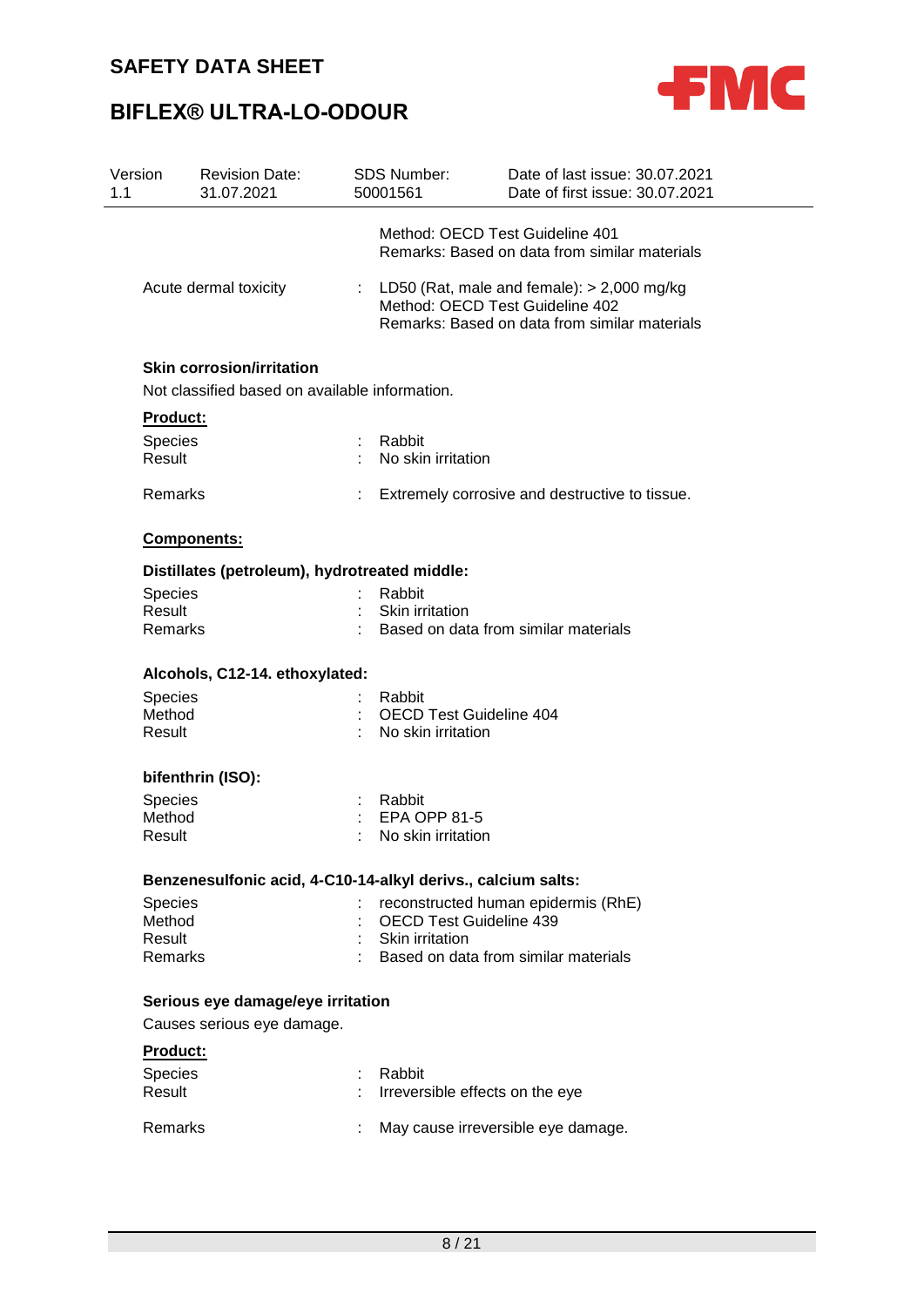

| Version<br>1.1   | <b>Revision Date:</b><br>31.07.2021                          | <b>SDS Number:</b><br>50001561 | Date of last issue: 30.07.2021<br>Date of first issue: 30.07.2021 |
|------------------|--------------------------------------------------------------|--------------------------------|-------------------------------------------------------------------|
|                  | Components:                                                  |                                |                                                                   |
|                  | Distillates (petroleum), hydrotreated middle:                |                                |                                                                   |
| <b>Species</b>   |                                                              | Rabbit                         |                                                                   |
| Result           |                                                              | No eye irritation              |                                                                   |
| Remarks          |                                                              |                                | Based on data from similar materials                              |
|                  | Alcohols, C12-14. ethoxylated:                               |                                |                                                                   |
| <b>Species</b>   |                                                              | Rabbit                         |                                                                   |
| Result           |                                                              |                                | Irreversible effects on the eye                                   |
| Method           |                                                              | <b>OECD Test Guideline 405</b> |                                                                   |
|                  | bifenthrin (ISO):                                            |                                |                                                                   |
| <b>Species</b>   |                                                              | Rabbit                         |                                                                   |
| Result           |                                                              | No eye irritation              |                                                                   |
| Method           |                                                              | EPA OPP 81-4                   |                                                                   |
|                  | Benzenesulfonic acid, 4-C10-14-alkyl derivs., calcium salts: |                                |                                                                   |
| <b>Species</b>   |                                                              | Bovine cornea                  |                                                                   |
| Result           |                                                              |                                | Irreversible effects on the eye                                   |
| Method           |                                                              | <b>OECD Test Guideline 437</b> |                                                                   |
| Remarks          |                                                              |                                | Based on data from similar materials                              |
|                  | Respiratory or skin sensitisation                            |                                |                                                                   |
|                  | <b>Skin sensitisation</b>                                    |                                |                                                                   |
|                  | May cause an allergic skin reaction.                         |                                |                                                                   |
|                  | <b>Respiratory sensitisation</b>                             |                                |                                                                   |
|                  | Not classified based on available information.               |                                |                                                                   |
| <b>Product:</b>  |                                                              |                                |                                                                   |
| <b>Species</b>   |                                                              | Guinea pig                     |                                                                   |
| Result           |                                                              |                                | May cause sensitisation by skin contact.                          |
| Remarks          |                                                              | Causes sensitisation.          |                                                                   |
|                  |                                                              |                                |                                                                   |
|                  | Components:                                                  |                                |                                                                   |
|                  | Distillates (petroleum), hydrotreated middle:                |                                |                                                                   |
| <b>Test Type</b> |                                                              | <b>Buehler Test</b>            |                                                                   |
|                  | <b>Exposure routes</b>                                       | Skin contact                   |                                                                   |
| <b>Species</b>   |                                                              | Guinea pig                     |                                                                   |
| Result           |                                                              |                                | Does not cause skin sensitisation.                                |
| Remarks          |                                                              |                                | Based on data from similar materials                              |
|                  | Alcohols, C12-14. ethoxylated:                               |                                |                                                                   |
|                  | Exposure routes                                              | Skin contact                   |                                                                   |
| Species          |                                                              | Guinea pig                     |                                                                   |
| Method           |                                                              |                                | Directive 67/548/EEC, Annex V, B.6.                               |
| Result           |                                                              |                                | Does not cause skin sensitisation.                                |
|                  |                                                              | 9/21                           |                                                                   |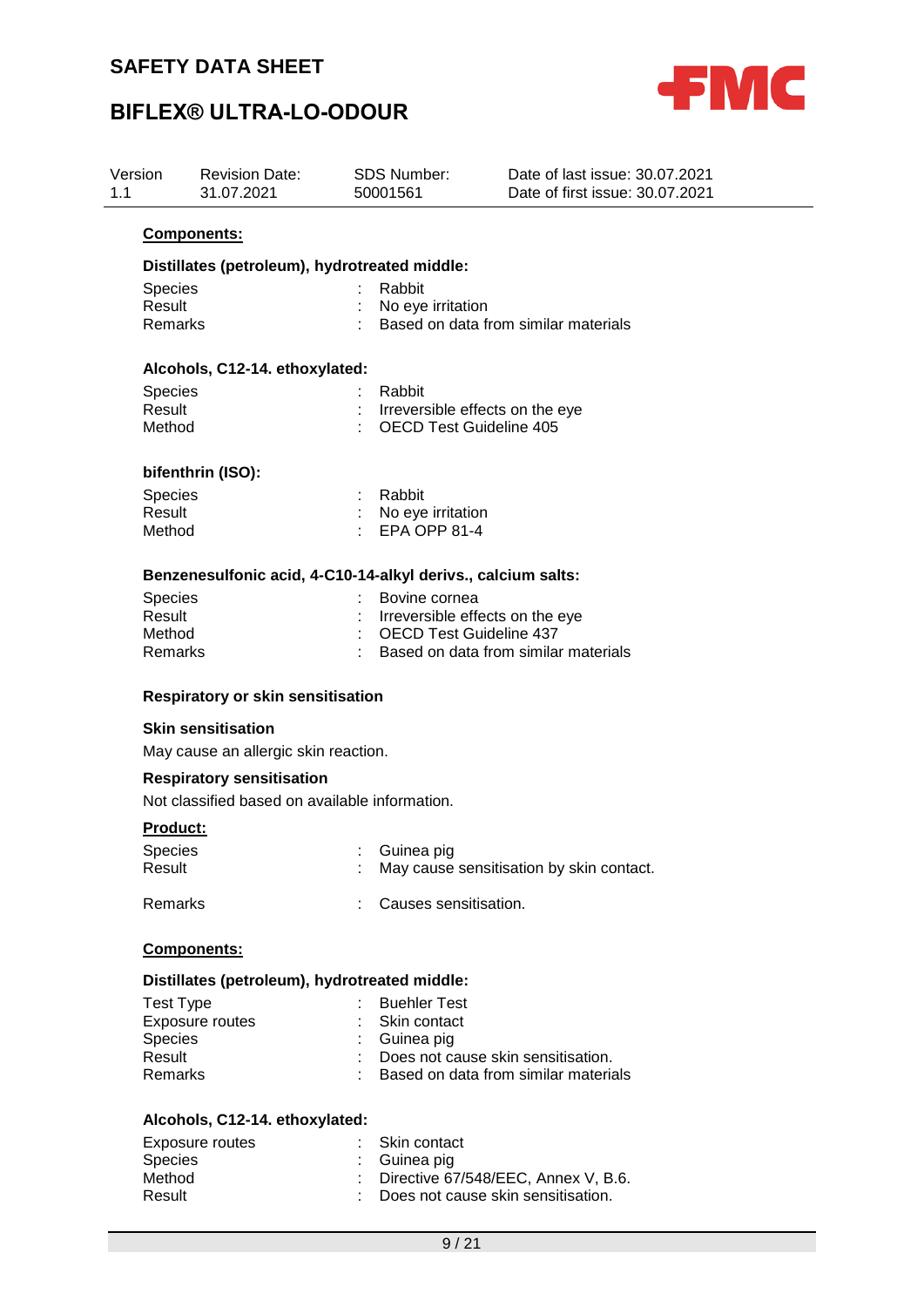



| Version<br>1.1                                                    | <b>Revision Date:</b><br>31.07.2021                                             | <b>SDS Number:</b><br>50001561          | Date of last issue: 30.07.2021<br>Date of first issue: 30.07.2021                                                                   |
|-------------------------------------------------------------------|---------------------------------------------------------------------------------|-----------------------------------------|-------------------------------------------------------------------------------------------------------------------------------------|
|                                                                   |                                                                                 | Skin contact<br>Humans                  | Does not cause skin sensitisation.                                                                                                  |
|                                                                   | bifenthrin (ISO):                                                               |                                         |                                                                                                                                     |
| Method<br>Result                                                  |                                                                                 |                                         | <b>OECD Test Guideline 406</b><br>May cause sensitisation by skin contact.                                                          |
|                                                                   | Benzenesulfonic acid, 4-C10-14-alkyl derivs., calcium salts:                    |                                         |                                                                                                                                     |
| <b>Test Type</b><br><b>Species</b><br>Method<br>Result<br>Remarks |                                                                                 | <b>Maximisation Test</b><br>Guinea pig  | OECD Test Guideline 406<br>Does not cause skin sensitisation.<br>Based on data from similar materials                               |
|                                                                   | <b>Chronic toxicity</b>                                                         |                                         |                                                                                                                                     |
|                                                                   | <b>Germ cell mutagenicity</b><br>Not classified based on available information. |                                         |                                                                                                                                     |
|                                                                   | <b>Components:</b>                                                              |                                         |                                                                                                                                     |
|                                                                   | Distillates (petroleum), hydrotreated middle:                                   |                                         |                                                                                                                                     |
|                                                                   | Genotoxicity in vitro                                                           | t.<br>tation assay)<br>Result: negative | Test Type: reverse mutation assay<br>Method: Mutagenicity (Salmonella typhimurium - reverse mu-                                     |
|                                                                   | Genotoxicity in vivo                                                            | Result: negative                        | Test Type: Bone marrow chromosome aberration<br>Species: Rat (male and female)<br>Application Route: Intraperitoneal injection      |
|                                                                   | Alcohols, C12-14. ethoxylated:                                                  |                                         |                                                                                                                                     |
|                                                                   | Genotoxicity in vitro                                                           | Result: negative                        | Test Type: reverse mutation assay<br>Metabolic activation: with and without metabolic activation<br>Method: OECD Test Guideline 471 |
|                                                                   |                                                                                 | Result: negative                        | Metabolic activation: with and without metabolic activation<br>Method: OECD Test Guideline 473                                      |
|                                                                   | Genotoxicity in vivo                                                            | Result: negative                        | Application Route: Intraperitoneal injection<br>Method: OECD Test Guideline 474                                                     |
|                                                                   | Germ cell mutagenicity -<br>Assessment                                          | cell mutagen.                           | : Weight of evidence does not support classification as a germ                                                                      |
|                                                                   | bifenthrin (ISO):                                                               |                                         |                                                                                                                                     |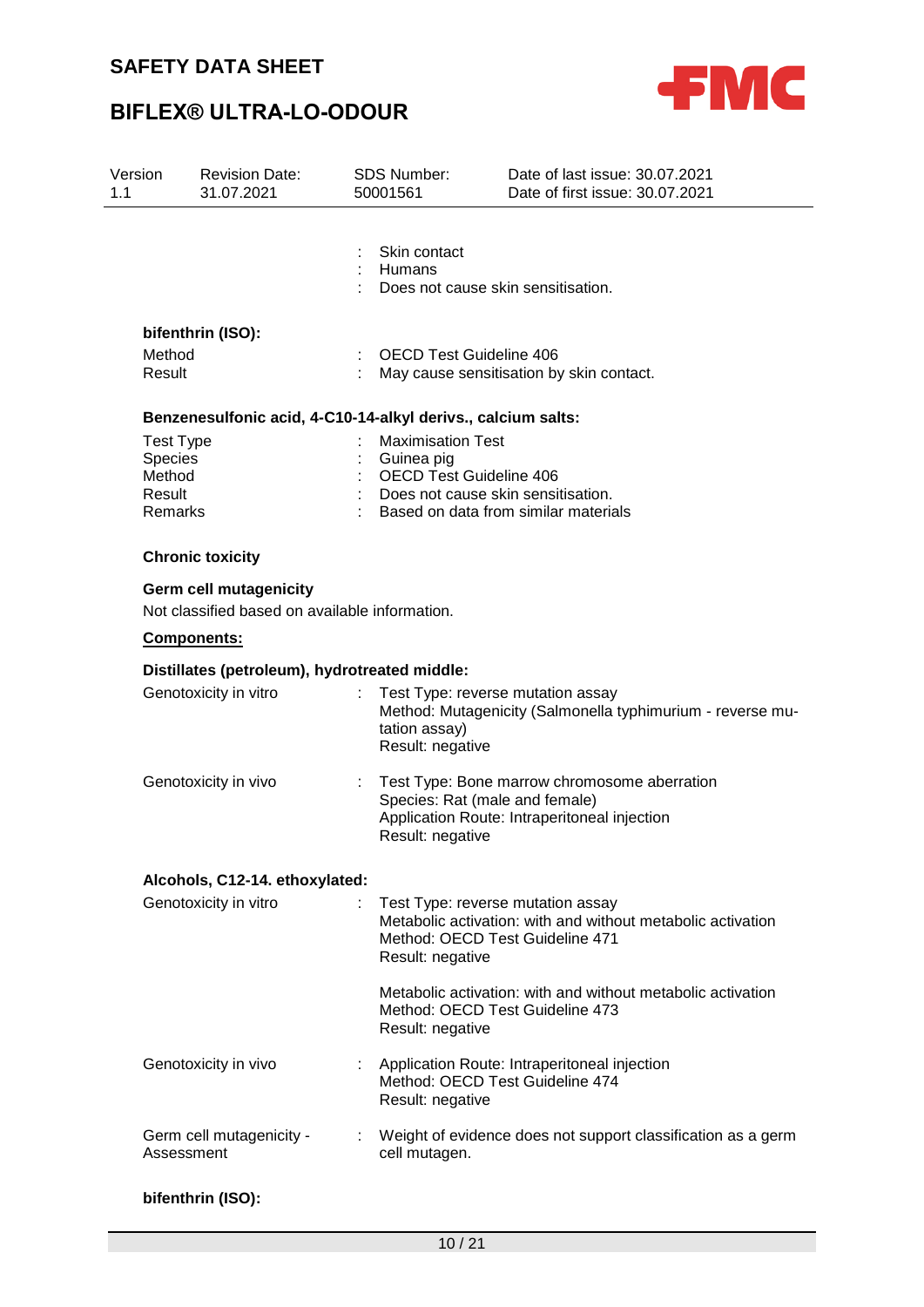

# **BIFLEX® ULTRA-LO-ODOUR**

| Version<br>1.1 |                                               | <b>Revision Date:</b><br>31.07.2021                               |                                                                                                                                                                | <b>SDS Number:</b><br>50001561                               | Date of last issue: 30.07.2021<br>Date of first issue: 30.07.2021 |
|----------------|-----------------------------------------------|-------------------------------------------------------------------|----------------------------------------------------------------------------------------------------------------------------------------------------------------|--------------------------------------------------------------|-------------------------------------------------------------------|
|                |                                               | Genotoxicity in vitro                                             |                                                                                                                                                                | Result: negative                                             | Test system: Chinese hamster ovary cells                          |
|                |                                               | Genotoxicity in vivo                                              |                                                                                                                                                                | Species: Rat<br>Result: negative                             | Test Type: Bone marrow chromosome aberration                      |
|                |                                               | Benzenesulfonic acid, 4-C10-14-alkyl derivs., calcium salts:      |                                                                                                                                                                |                                                              |                                                                   |
|                |                                               | Genotoxicity in vitro                                             |                                                                                                                                                                | Test Type: reverse mutation assay<br>Result: negative        | Remarks: Based on data from similar materials                     |
|                |                                               | Genotoxicity in vivo                                              | ÷.<br>Species: Mouse<br><b>Application Route: Oral</b><br>Method: OECD Test Guideline 475<br>Result: negative<br>Remarks: Based on data from similar materials |                                                              | Test Type: Bone marrow chromosome aberration                      |
|                | Assessment                                    | Germ cell mutagenicity -                                          |                                                                                                                                                                | cell mutagen.                                                | Weight of evidence does not support classification as a germ      |
|                |                                               | Carcinogenicity<br>Not classified based on available information. |                                                                                                                                                                |                                                              |                                                                   |
|                | Components:<br>Alcohols, C12-14. ethoxylated: |                                                                   |                                                                                                                                                                |                                                              |                                                                   |
|                |                                               |                                                                   |                                                                                                                                                                |                                                              |                                                                   |
|                | Species<br>Result                             | Exposure time                                                     |                                                                                                                                                                | Rat, male and female<br>24 month(s)<br>negative              |                                                                   |
|                |                                               | bifenthrin (ISO):                                                 |                                                                                                                                                                |                                                              |                                                                   |
|                | Species<br><b>NOAEL</b><br>Result             | <b>Application Route</b><br>Exposure time                         |                                                                                                                                                                | Rat<br>Oral<br>2 Years<br>3 mg/kg bw/day<br>negative         |                                                                   |
|                | <b>Species</b><br><b>NOAEL</b><br>Result      | <b>Application Route</b><br>Exposure time                         |                                                                                                                                                                | Mouse<br>Oral<br>18 month(s)<br>7.6 mg/kg bw/day<br>positive |                                                                   |
|                | ment                                          | Carcinogenicity - Assess-                                         |                                                                                                                                                                | cinogen                                                      | Weight of evidence does not support classification as a car-      |

## **Reproductive toxicity**

Not classified based on available information.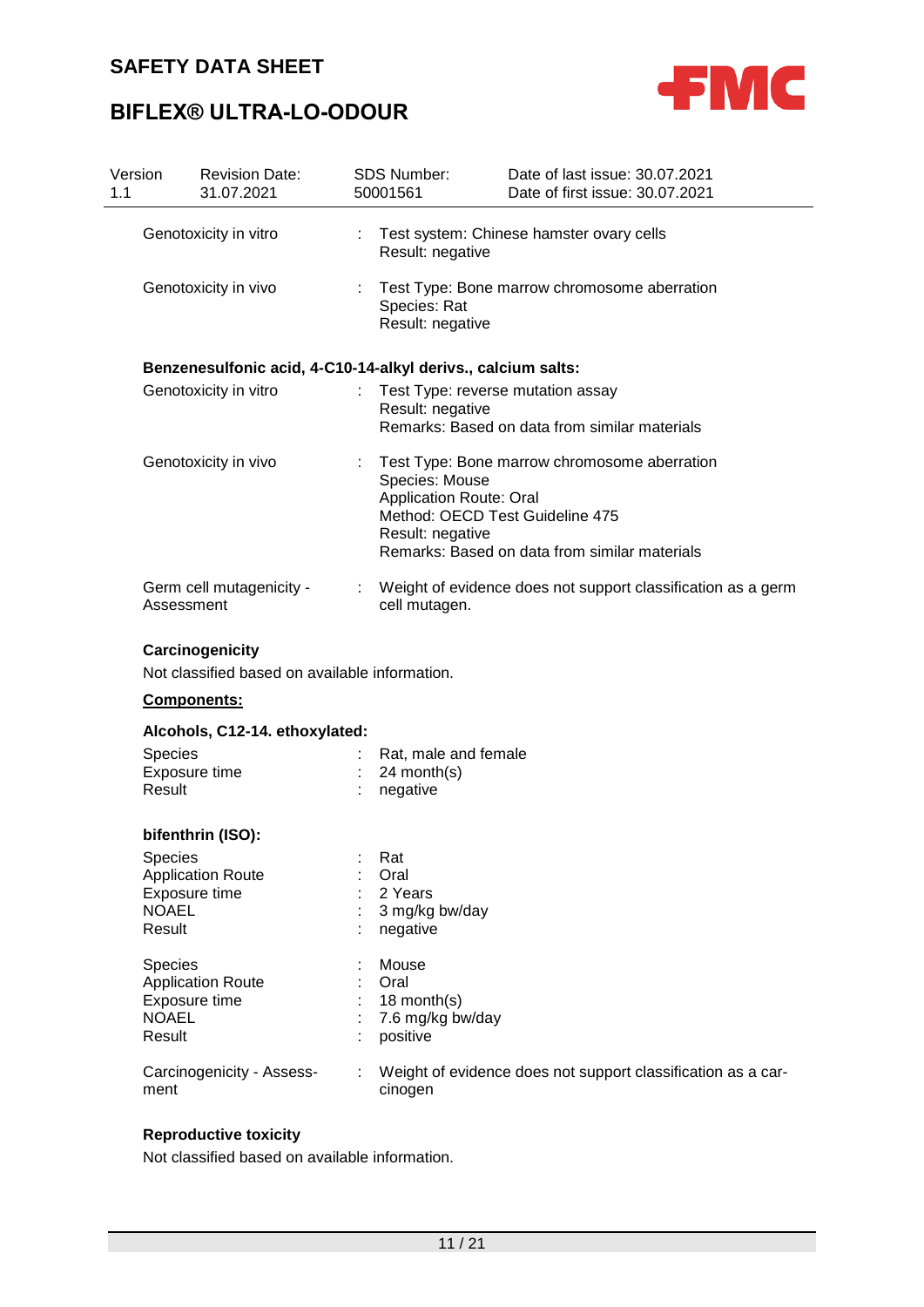

| Version<br>1.1 |             | <b>Revision Date:</b><br>31.07.2021                          |                                                                                                                                                                                                                                                                                                                                                                                                                                 | <b>SDS Number:</b><br>50001561                                                                                                                                                                                                                                                                                                   | Date of last issue: 30.07.2021<br>Date of first issue: 30.07.2021 |
|----------------|-------------|--------------------------------------------------------------|---------------------------------------------------------------------------------------------------------------------------------------------------------------------------------------------------------------------------------------------------------------------------------------------------------------------------------------------------------------------------------------------------------------------------------|----------------------------------------------------------------------------------------------------------------------------------------------------------------------------------------------------------------------------------------------------------------------------------------------------------------------------------|-------------------------------------------------------------------|
|                | Components: |                                                              |                                                                                                                                                                                                                                                                                                                                                                                                                                 |                                                                                                                                                                                                                                                                                                                                  |                                                                   |
|                |             | Distillates (petroleum), hydrotreated middle:                |                                                                                                                                                                                                                                                                                                                                                                                                                                 |                                                                                                                                                                                                                                                                                                                                  |                                                                   |
|                |             | Effects on fertility                                         | Test Type: Two-generation study<br>t.<br>Species: Rat<br><b>Application Route: Oral</b><br>General Toxicity F1: NOAEL: 1,000 mg/kg body weight<br>Result: negative                                                                                                                                                                                                                                                              |                                                                                                                                                                                                                                                                                                                                  |                                                                   |
|                | ment        | Effects on foetal develop-                                   |                                                                                                                                                                                                                                                                                                                                                                                                                                 | Test Type: Embryo-foetal development<br>Species: Rat<br><b>Application Route: Dermal</b><br>General Toxicity Maternal: LOAEL: 50 mg/kg body weight<br>Developmental Toxicity: NOAEL: 50 mg/kg body weight<br>Remarks: Developmental effects are a consequence of ma-<br>ternal toxicity.<br>Based on data from similar materials |                                                                   |
|                |             | Alcohols, C12-14. ethoxylated:                               |                                                                                                                                                                                                                                                                                                                                                                                                                                 |                                                                                                                                                                                                                                                                                                                                  |                                                                   |
|                | sessment    | Reproductive toxicity - As-                                  | ductive toxicity                                                                                                                                                                                                                                                                                                                                                                                                                |                                                                                                                                                                                                                                                                                                                                  | Weight of evidence does not support classification for repro-     |
|                |             | bifenthrin (ISO):                                            |                                                                                                                                                                                                                                                                                                                                                                                                                                 |                                                                                                                                                                                                                                                                                                                                  |                                                                   |
|                |             | Effects on fertility                                         | Test Type: Two-generation study<br>Species: Rat<br><b>Application Route: Oral</b><br>General Toxicity - Parent: NOAEL: 3 mg/kg bw/day<br>General Toxicity F1: NOAEL: 3 mg/kg bw/day<br>Result: negative<br>Test Type: Embryo-foetal development<br>÷<br>Species: Rabbit<br><b>Application Route: Oral</b><br>General Toxicity Maternal: NOAEL: 2.7 mg/kg bw/day<br>Symptoms: Maternal effects<br>Result: No teratogenic effects |                                                                                                                                                                                                                                                                                                                                  |                                                                   |
|                | ment        | Effects on foetal develop-                                   |                                                                                                                                                                                                                                                                                                                                                                                                                                 |                                                                                                                                                                                                                                                                                                                                  |                                                                   |
|                | sessment    | Reproductive toxicity - As-                                  |                                                                                                                                                                                                                                                                                                                                                                                                                                 | ductive toxicity                                                                                                                                                                                                                                                                                                                 | : Weight of evidence does not support classification for repro-   |
|                |             | Benzenesulfonic acid, 4-C10-14-alkyl derivs., calcium salts: |                                                                                                                                                                                                                                                                                                                                                                                                                                 |                                                                                                                                                                                                                                                                                                                                  |                                                                   |
|                |             | Effects on fertility                                         | Test Type: Two-generation study<br>General Toxicity - Parent: NOAEL: > 350 mg/kg body weight<br>General Toxicity F1: NOAEL: > 350 mg/kg body weight<br>Method: OECD Test Guideline 416<br>Result: negative<br>Remarks: Based on data from similar materials                                                                                                                                                                     |                                                                                                                                                                                                                                                                                                                                  |                                                                   |
|                | ment        | Effects on foetal develop-                                   |                                                                                                                                                                                                                                                                                                                                                                                                                                 | Test Type: reproductive and developmental toxicity study<br>Species: Rat<br>Developmental Toxicity: NOAEL: > 350 mg/kg body weight<br>Result: negative<br>Remarks: Based on data from similar materials                                                                                                                          |                                                                   |
|                |             |                                                              |                                                                                                                                                                                                                                                                                                                                                                                                                                 | 12/21                                                                                                                                                                                                                                                                                                                            |                                                                   |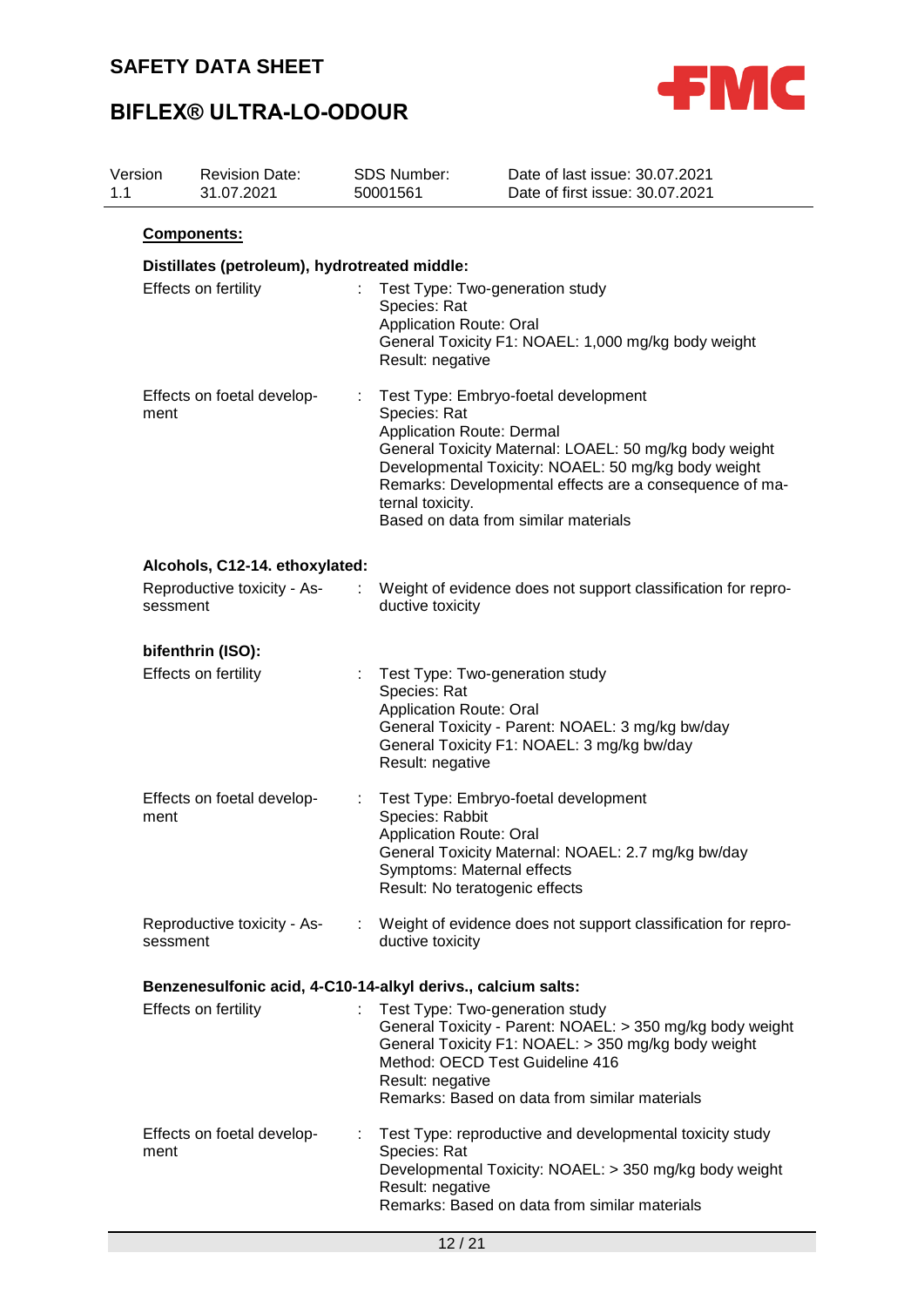

| Version<br>1.1 | <b>Revision Date:</b><br>31.07.2021                          | <b>SDS Number:</b><br>50001561          | Date of last issue: 30.07.2021<br>Date of first issue: 30.07.2021                                           |
|----------------|--------------------------------------------------------------|-----------------------------------------|-------------------------------------------------------------------------------------------------------------|
| sessment       | Reproductive toxicity - As-                                  | ductive toxicity                        | : Weight of evidence does not support classification for repro-                                             |
|                | <b>STOT - single exposure</b>                                |                                         |                                                                                                             |
|                | Not classified based on available information.               |                                         |                                                                                                             |
|                | Components:                                                  |                                         |                                                                                                             |
| Remarks        | bifenthrin (ISO):                                            |                                         | No significant adverse effects were reported                                                                |
|                | <b>STOT - repeated exposure</b>                              |                                         | Causes damage to organs (Nervous system) through prolonged or repeated exposure.                            |
|                | Components:                                                  |                                         |                                                                                                             |
|                | Alcohols, C12-14. ethoxylated:                               |                                         |                                                                                                             |
|                | Assessment                                                   | ÷                                       | The substance or mixture is not classified as specific target<br>organ toxicant, repeated exposure.         |
|                | bifenthrin (ISO):                                            |                                         |                                                                                                             |
|                | <b>Target Organs</b><br>Assessment                           | Nervous system                          | The substance or mixture is classified as specific target organ<br>toxicant, repeated exposure, category 1. |
|                | Benzenesulfonic acid, 4-C10-14-alkyl derivs., calcium salts: |                                         |                                                                                                             |
|                | Assessment                                                   |                                         | The substance or mixture is not classified as specific target<br>organ toxicant, repeated exposure.         |
|                | <b>Repeated dose toxicity</b>                                |                                         |                                                                                                             |
|                | Components:                                                  |                                         |                                                                                                             |
|                | Distillates (petroleum), hydrotreated middle:                |                                         |                                                                                                             |
| <b>Species</b> |                                                              | Rat                                     |                                                                                                             |
| <b>NOAEL</b>   |                                                              | $>= 1.71$ mg/l                          |                                                                                                             |
|                | <b>Application Route</b><br>Exposure time                    | inhalation (dust/mist/fume)<br>13 weeks |                                                                                                             |
| Remarks        |                                                              |                                         | Based on data from similar materials                                                                        |
|                | Alcohols, C12-14. ethoxylated:                               |                                         |                                                                                                             |
| Species        |                                                              | Rat, male and female                    |                                                                                                             |
| <b>NOAEL</b>   |                                                              | 110 mg/kg                               |                                                                                                             |
|                | <b>Application Route</b><br>Exposure time                    | Oral<br>2160 h                          |                                                                                                             |
|                | bifenthrin (ISO):                                            |                                         |                                                                                                             |
| Species        |                                                              | Rat                                     |                                                                                                             |
| <b>LOAEL</b>   |                                                              | 7 - 9 mg/kg                             |                                                                                                             |
|                | <b>Application Route</b>                                     | Oral                                    |                                                                                                             |
|                |                                                              | 13/21                                   |                                                                                                             |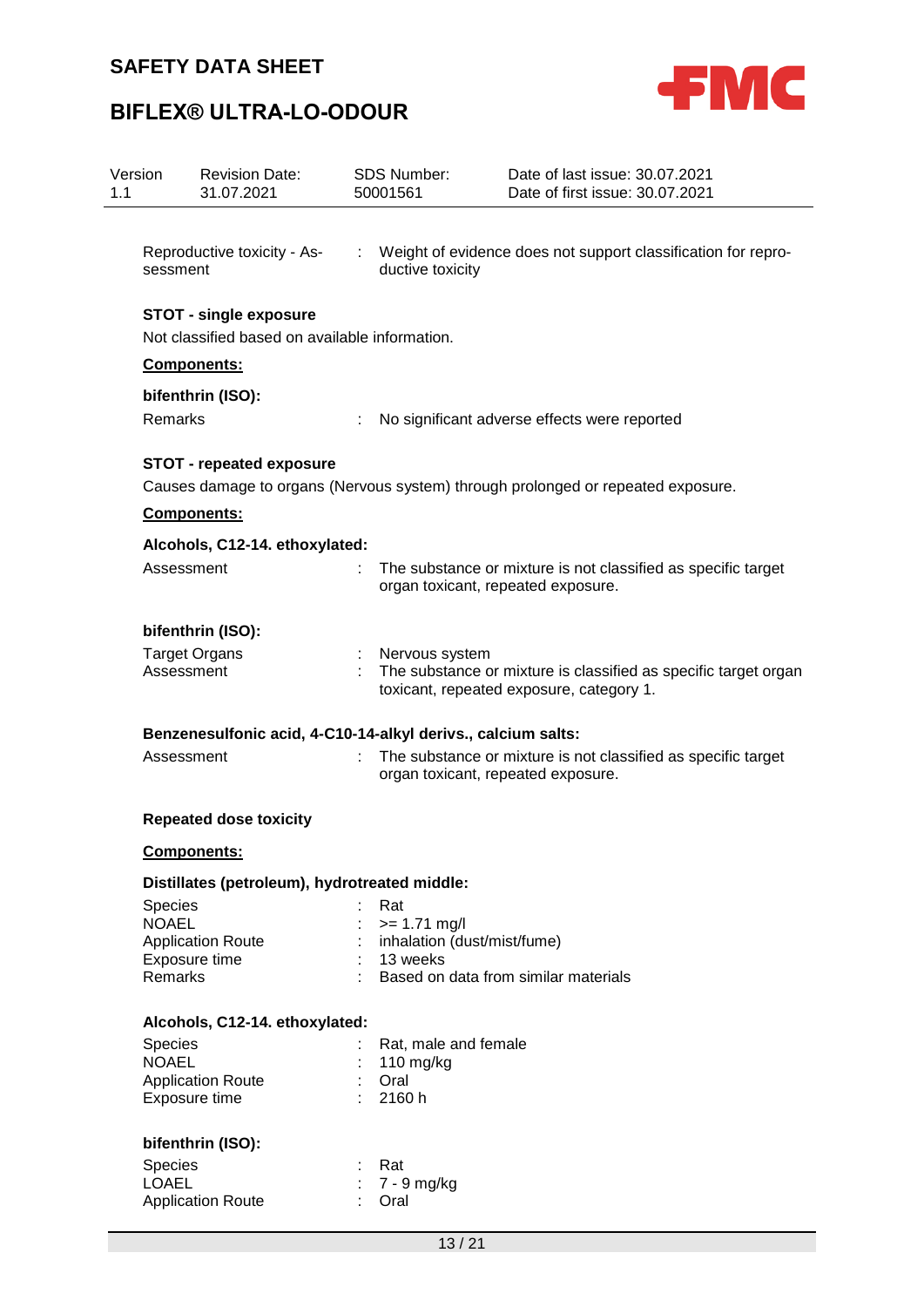

# **BIFLEX® ULTRA-LO-ODOUR**

| Version<br>1.1 | <b>Revision Date:</b><br>31.07.2021                                                                                            | <b>SDS Number:</b><br>50001561                                                       | Date of last issue: 30.07.2021<br>Date of first issue: 30.07.2021                   |
|----------------|--------------------------------------------------------------------------------------------------------------------------------|--------------------------------------------------------------------------------------|-------------------------------------------------------------------------------------|
|                | Exposure time                                                                                                                  | 90d                                                                                  |                                                                                     |
|                | Benzenesulfonic acid, 4-C10-14-alkyl derivs., calcium salts:                                                                   |                                                                                      |                                                                                     |
|                | <b>Species</b><br><b>NOAEL</b><br><b>LOAEL</b><br><b>Application Route</b><br>Exposure time<br><b>Target Organs</b><br>Remarks | Rat, male and female<br>85 mg/kg<br>145 mg/kg<br>Oral<br>9 months<br>: Kidney, Liver | Based on data from similar materials                                                |
|                | <b>Aspiration toxicity</b><br>May be fatal if swallowed and enters airways.                                                    |                                                                                      |                                                                                     |
|                | <b>Components:</b><br>Distillates (petroleum), hydrotreated middle:<br>May be fatal if swallowed and enters airways.           |                                                                                      |                                                                                     |
|                | bifenthrin (ISO):                                                                                                              |                                                                                      | The substance does not have properties associated with aspiration hazard potential. |
|                | <b>Further information</b>                                                                                                     |                                                                                      |                                                                                     |
|                | <b>Product:</b><br>Remarks                                                                                                     |                                                                                      | Solvents may degrease the skin.                                                     |
|                | <b>SECTION 12. ECOLOGICAL INFORMATION</b>                                                                                      |                                                                                      |                                                                                     |

**Ecotoxicity**

### **Components:**

### **Distillates (petroleum), hydrotreated middle:**

| Toxicity to fish                                         | LL50 (Oncorhynchus mykiss (rainbow trout)): $> 100$ mg/l<br>Exposure time: 24 h<br>Test Type: semi-static test<br>Method: OECD Test Guideline 203                                                  |
|----------------------------------------------------------|----------------------------------------------------------------------------------------------------------------------------------------------------------------------------------------------------|
| Toxicity to daphnia and other :<br>aquatic invertebrates | EL50 (Daphnia magna (Water flea)): > 1,000 mg/l<br>Exposure time: 24 h<br>Test Type: static test<br>Method: OECD Test Guideline 202<br>Remarks: Based on data from similar materials               |
| Toxicity to algae/aquatic<br>plants                      | EL50 (Pseudokirchneriella subcapitata (green algae)): 10 mg/l<br>Exposure time: 72 h<br>Test Type: static test<br>Method: OECD Test Guideline 201<br>Remarks: Based on data from similar materials |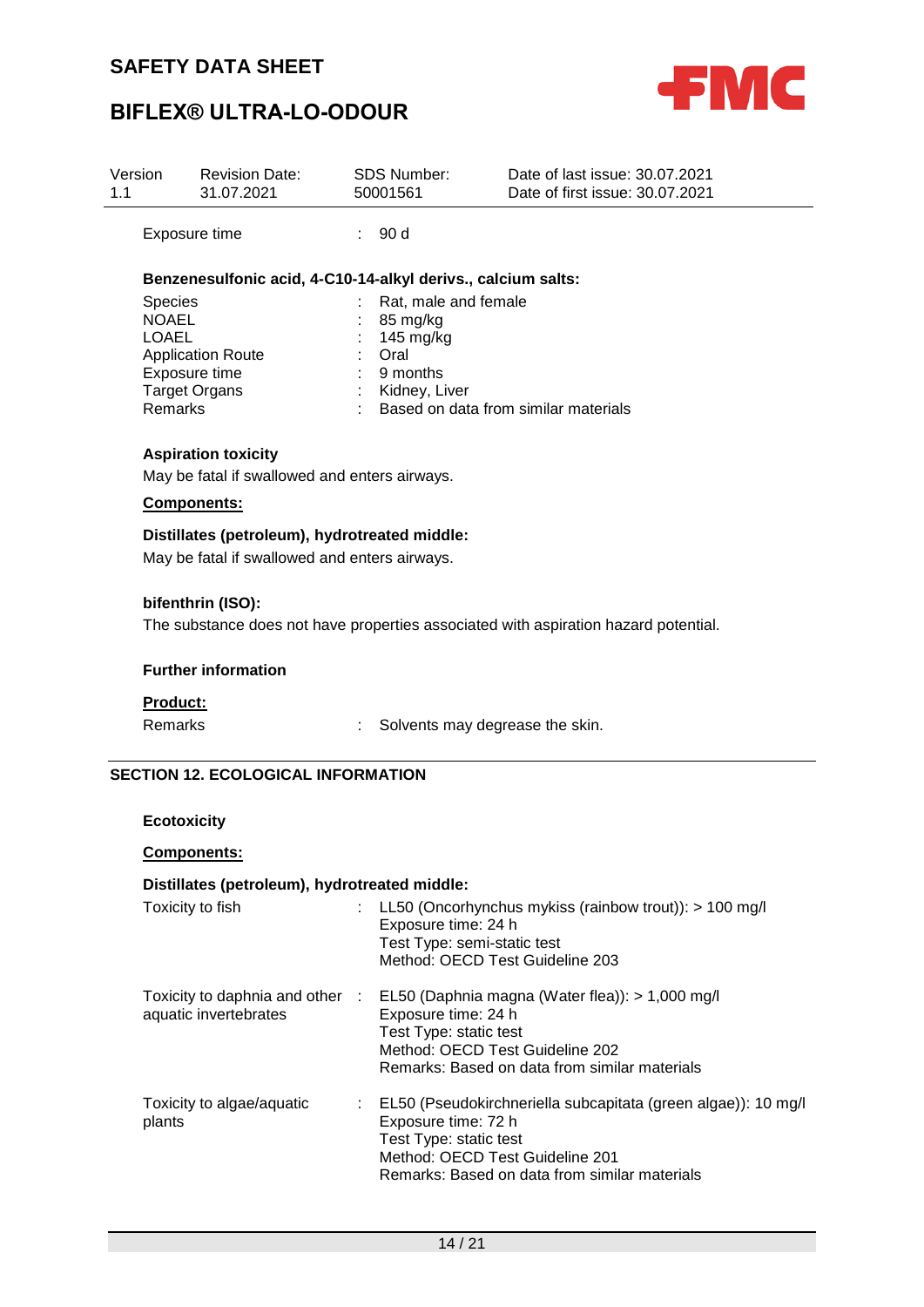

| Version<br>1.1 | <b>Revision Date:</b><br>31.07.2021                                                              |      | <b>SDS Number:</b><br>50001561                                                        | Date of last issue: 30.07.2021<br>Date of first issue: 30.07.2021                                                                                     |
|----------------|--------------------------------------------------------------------------------------------------|------|---------------------------------------------------------------------------------------|-------------------------------------------------------------------------------------------------------------------------------------------------------|
|                | Toxicity to microorganisms                                                                       |      | Exposure time: 40 h<br>(CAESAR models), etc.                                          | EL50 (Tetrahymena pyriformis): > 1,000 mg/l<br>Remarks: The value is given based on a SAR/AAR approach<br>using OECD Toolbox, DEREK, VEGA QSAR models |
|                | Alcohols, C12-14. ethoxylated:                                                                   |      |                                                                                       |                                                                                                                                                       |
|                | Toxicity to fish                                                                                 |      | Exposure time: 96 h<br>Test Type: semi-static test<br>Method: OECD Test Guideline 203 | LC50 (Oncorhynchus mykiss (rainbow trout)): 1.1 mg/l                                                                                                  |
|                | Toxicity to daphnia and other :<br>aquatic invertebrates                                         |      | Exposure time: 48 h<br>Test Type: static test                                         | EC50 (Daphnia magna (Water flea)): 0.7 mg/l<br>Method: Directive 67/548/EEC, Annex V, C.2.                                                            |
|                | Toxicity to algae/aquatic<br>plants                                                              |      | Exposure time: 72 h<br>Test Type: static test                                         | ErC50 (Desmodesmus subspicatus (green algae)): 0.87 mg/l                                                                                              |
|                | Toxicity to fish (Chronic tox-<br>icity)                                                         | t.   | Exposure time: 30 d                                                                   | EC10 (Pimephales promelas (fathead minnow)): 0.96 mg/l                                                                                                |
|                | Toxicity to daphnia and other :<br>aquatic invertebrates (Chron-<br>ic toxicity)                 |      | Exposure time: 21 d                                                                   | EC10 (Daphnia magna (Water flea)): 0.53 mg/l                                                                                                          |
|                | Toxicity to microorganisms                                                                       |      | Exposure time: 3 h                                                                    | EC50 (Pseudomonas putida): 1,000 g/l                                                                                                                  |
|                | Toxicity to soil dwelling or-<br>ganisms                                                         | ÷.   | Method: OECD Test Guideline 222                                                       | NOEC (Eisenia fetida (earthworms)): 220 mg/kg                                                                                                         |
|                | Plant toxicity                                                                                   |      | $NOEC: >= 100 mg/l$<br>Exposure time: 456 h                                           |                                                                                                                                                       |
|                | bifenthrin (ISO):                                                                                |      |                                                                                       |                                                                                                                                                       |
|                | Toxicity to fish                                                                                 |      | Exposure time: 96 h                                                                   | : LC50 (Oncorhynchus mykiss (rainbow trout)): 0.15                                                                                                    |
|                | Toxicity to daphnia and other : EC50 (Daphnia magna (Water flea)): 0.11<br>aquatic invertebrates |      | Exposure time: 48 h                                                                   |                                                                                                                                                       |
|                | Toxicity to algae/aquatic<br>plants                                                              |      | : EC50 (algae): 0.822 mg/l<br>Exposure time: 72 h                                     |                                                                                                                                                       |
|                | M-Factor (Acute aquatic tox-<br>icity)                                                           | - 11 | 10,000                                                                                |                                                                                                                                                       |
|                | Toxicity to fish (Chronic tox-<br>icity)                                                         | ÷    | Exposure time: 21 d                                                                   | NOEC (Oncorhynchus mykiss (rainbow trout)): 0.12                                                                                                      |
|                | Toxicity to daphnia and other :                                                                  |      | NOEC (Crustaceans): 0.0013                                                            |                                                                                                                                                       |
|                |                                                                                                  |      | 15/21                                                                                 |                                                                                                                                                       |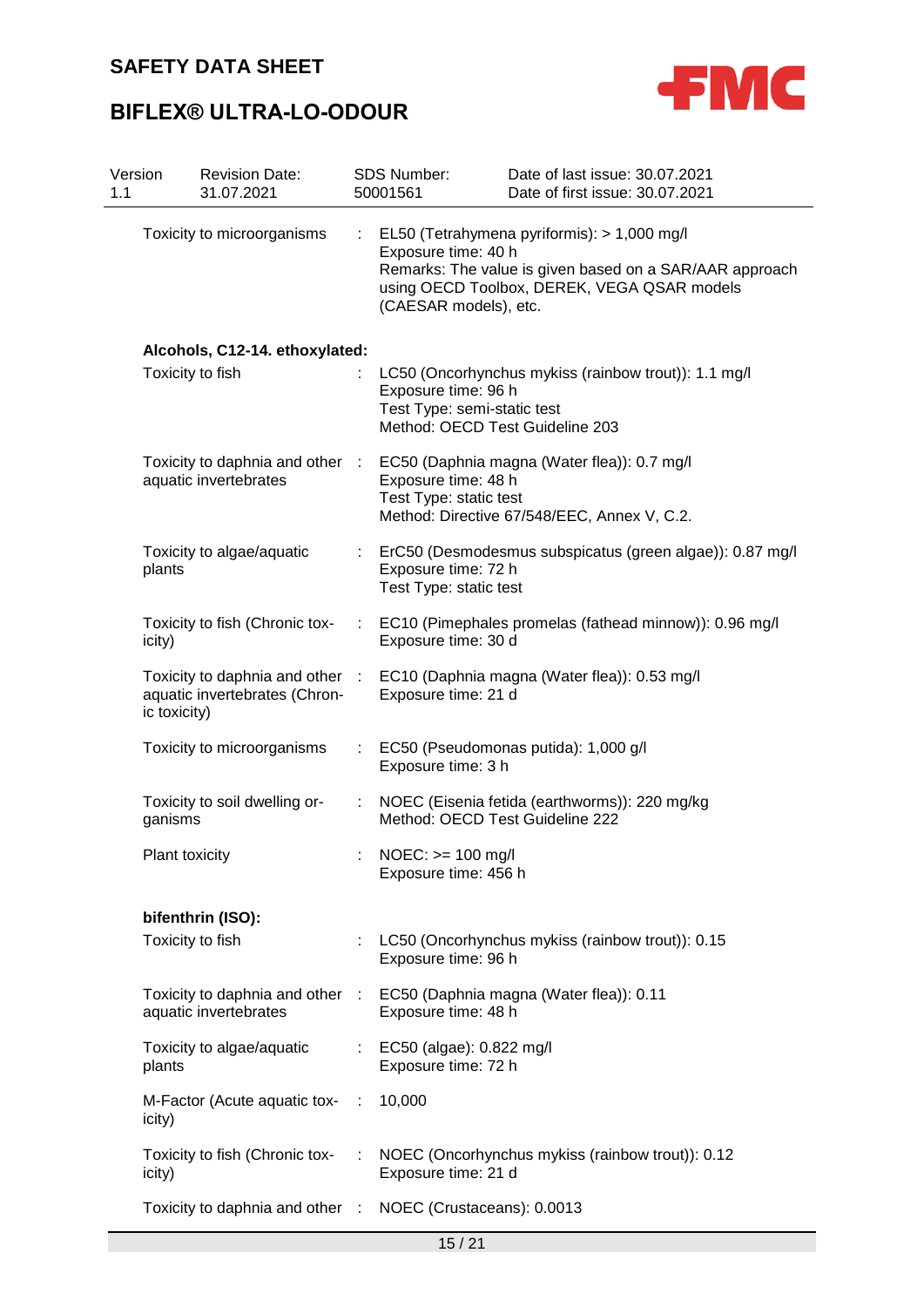

| Version<br>1.1 | <b>Revision Date:</b><br>31.07.2021                              |    | <b>SDS Number:</b><br>50001561                                                             | Date of last issue: 30.07.2021<br>Date of first issue: 30.07.2021                                                                                 |
|----------------|------------------------------------------------------------------|----|--------------------------------------------------------------------------------------------|---------------------------------------------------------------------------------------------------------------------------------------------------|
| ic toxicity)   | aquatic invertebrates (Chron-                                    |    | Exposure time: 21 d                                                                        |                                                                                                                                                   |
| toxicity)      | M-Factor (Chronic aquatic                                        | ÷. | 100,000                                                                                    |                                                                                                                                                   |
| ganisms        | Toxicity to soil dwelling or-                                    |    | Exposure time: 14 d                                                                        | (Eisenia fetida (earthworms)): > 18.9 mg/kg                                                                                                       |
| isms           | Toxicity to terrestrial organ-                                   | ÷. |                                                                                            | LD50 (Colinus virginianus (Bobwhite quail)): 1,800 mg/kg                                                                                          |
|                |                                                                  |    | <b>Remarks: Contact</b>                                                                    | LD50 (Apis mellifera (bees)): 0.015 µg/Bee                                                                                                        |
|                |                                                                  |    | Remarks: Oral                                                                              | LD50 (Apis mellifera (bees)): 0.1 µg/Bee                                                                                                          |
|                | Benzenesulfonic acid, 4-C10-14-alkyl derivs., calcium salts:     |    |                                                                                            |                                                                                                                                                   |
|                | Toxicity to fish                                                 |    | LC50: 1.7 - 7.7 mg/l<br>Exposure time: 96 h<br>Method: OECD Test Guideline 203             | Remarks: Based on data from similar materials                                                                                                     |
|                | Toxicity to daphnia and other :<br>aquatic invertebrates         |    | Exposure time: 48 h<br>Method: OECD Test Guideline 202                                     | EL50 (Daphnia magna (Water flea)): 5.7 mg/l<br>Remarks: water accommodated fractions (WAF)<br>Based on data from similar materials                |
| plants         | Toxicity to algae/aquatic                                        | ÷. | mg/l<br>Exposure time: 72 h<br>Method: OECD Test Guideline 201                             | NOELR (Pseudokirchneriella subcapitata (green algae)): 10<br>Remarks: water accommodated fractions (WAF)<br>Based on data from similar materials  |
|                |                                                                  |    | Exposure time: 72 h<br>Method: OECD Test Guideline 201                                     | EL50 (Pseudokirchneriella subcapitata (algae)): > 100 mg/l<br>Remarks: water accommodated fractions (WAF)<br>Based on data from similar materials |
| icity)         | Toxicity to fish (Chronic tox-                                   |    | Exposure time: 72 d<br>Test Type: flow-through test                                        | NOEC (Oncorhynchus mykiss (rainbow trout)): 0.23 mg/l                                                                                             |
| ic toxicity)   | Toxicity to daphnia and other :<br>aquatic invertebrates (Chron- |    | Exposure time: 21 d<br>Test Type: flow-through test                                        | NOEC (Daphnia magna (Water flea)): 1.18 mg/l                                                                                                      |
|                | Toxicity to microorganisms                                       |    | EC50 (activated sludge): 162 mg/l<br>Exposure time: 3 h<br>Method: OECD Test Guideline 209 |                                                                                                                                                   |
|                |                                                                  |    |                                                                                            |                                                                                                                                                   |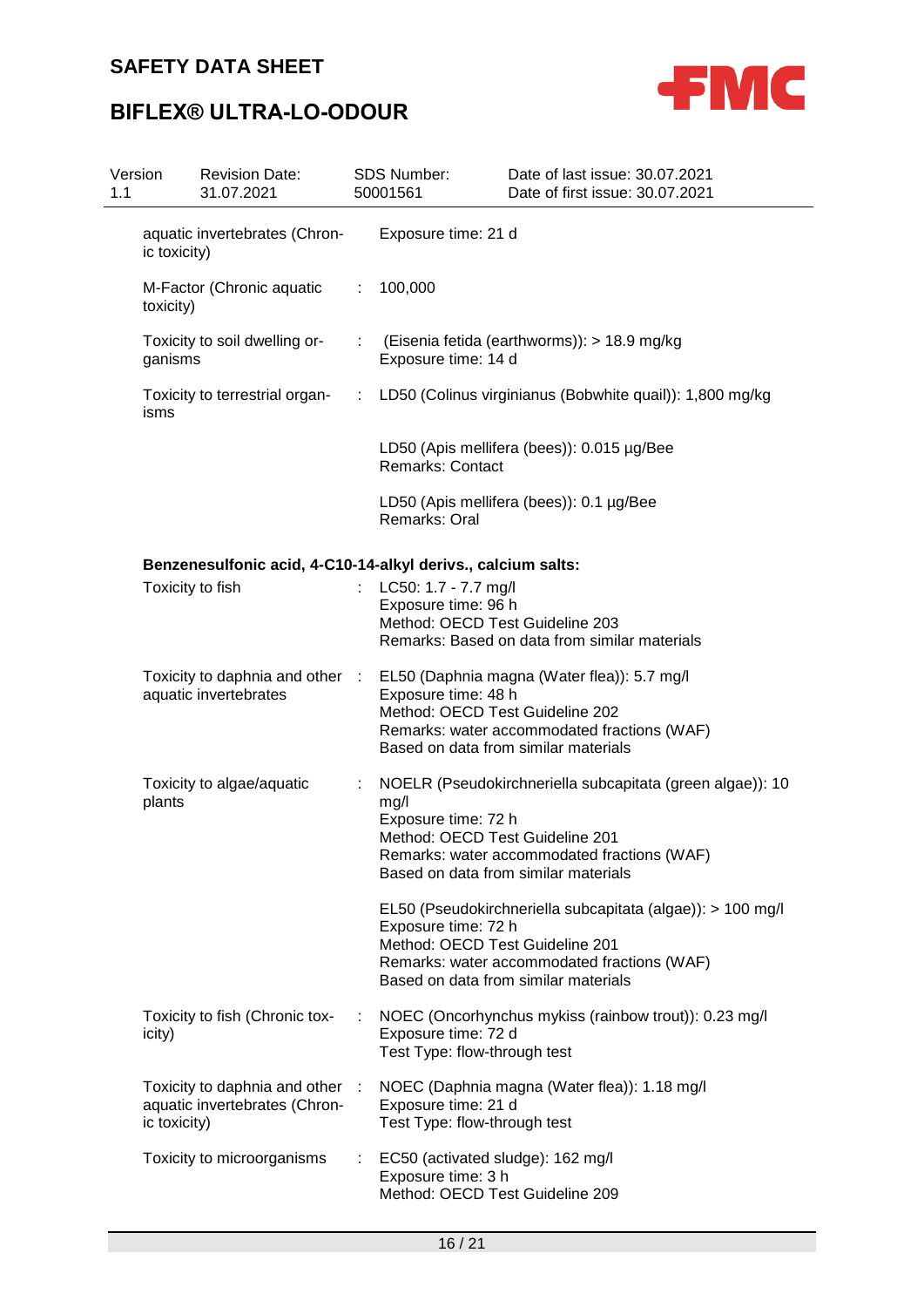

| Version<br>1.1 |                                  | <b>Revision Date:</b><br>31.07.2021                          |                           | <b>SDS Number:</b><br>50001561                                                     | Date of last issue: 30.07.2021<br>Date of first issue: 30.07.2021                                                                                                                                                                                              |  |  |  |
|----------------|----------------------------------|--------------------------------------------------------------|---------------------------|------------------------------------------------------------------------------------|----------------------------------------------------------------------------------------------------------------------------------------------------------------------------------------------------------------------------------------------------------------|--|--|--|
|                |                                  |                                                              |                           |                                                                                    | Remarks: Based on data from similar materials                                                                                                                                                                                                                  |  |  |  |
|                |                                  | <b>Persistence and degradability</b>                         |                           |                                                                                    |                                                                                                                                                                                                                                                                |  |  |  |
|                | Components:                      |                                                              |                           |                                                                                    |                                                                                                                                                                                                                                                                |  |  |  |
|                |                                  | Distillates (petroleum), hydrotreated middle:                |                           |                                                                                    |                                                                                                                                                                                                                                                                |  |  |  |
|                | Biodegradability                 |                                                              |                           | Result: Readily biodegradable.<br>Biodegradation: $> 60 \%$<br>Exposure time: 28 d |                                                                                                                                                                                                                                                                |  |  |  |
|                |                                  | Alcohols, C12-14. ethoxylated:                               |                           |                                                                                    |                                                                                                                                                                                                                                                                |  |  |  |
|                |                                  | Biodegradability                                             |                           | Result: Readily biodegradable.<br>Biodegradation: 78 %<br>Exposure time: 28 d      | Method: OECD Test Guideline 301B                                                                                                                                                                                                                               |  |  |  |
|                |                                  | bifenthrin (ISO):                                            |                           |                                                                                    |                                                                                                                                                                                                                                                                |  |  |  |
|                |                                  | Biodegradability                                             |                           | : Result: Not readily biodegradable.                                               |                                                                                                                                                                                                                                                                |  |  |  |
|                |                                  | Benzenesulfonic acid, 4-C10-14-alkyl derivs., calcium salts: |                           |                                                                                    |                                                                                                                                                                                                                                                                |  |  |  |
|                |                                  | Biodegradability                                             |                           | Result: Readily biodegradable.                                                     | Method: OECD Test Guideline 301F<br>Remarks: Based on data from similar materials                                                                                                                                                                              |  |  |  |
|                | <b>Bioaccumulative potential</b> |                                                              |                           |                                                                                    |                                                                                                                                                                                                                                                                |  |  |  |
|                |                                  | Components:                                                  |                           |                                                                                    |                                                                                                                                                                                                                                                                |  |  |  |
|                |                                  | Distillates (petroleum), hydrotreated middle:                |                           |                                                                                    |                                                                                                                                                                                                                                                                |  |  |  |
|                | octanol/water                    | Partition coefficient: n-                                    | $\mathbb{R}^{\mathbb{Z}}$ | log Pow: > 4                                                                       |                                                                                                                                                                                                                                                                |  |  |  |
|                |                                  | Alcohols, C12-14. ethoxylated:                               |                           |                                                                                    |                                                                                                                                                                                                                                                                |  |  |  |
|                |                                  | Bioaccumulation                                              |                           |                                                                                    | Bioconcentration factor (BCF): < 800<br>Remarks: Does not bioaccumulate.                                                                                                                                                                                       |  |  |  |
|                | octanol/water                    | Partition coefficient: n-                                    |                           | : $log Pow: 5.12 - 5.32 (25 °C)$                                                   |                                                                                                                                                                                                                                                                |  |  |  |
|                |                                  | bifenthrin (ISO):                                            |                           |                                                                                    |                                                                                                                                                                                                                                                                |  |  |  |
|                |                                  | <b>Bioaccumulation</b>                                       |                           |                                                                                    | : Species: Lepomis macrochirus (Bluegill sunfish)<br>Bioconcentration factor (BCF): 1,414<br>Remarks: Due to the distribution coefficient n-octanol/water,<br>accumulation in organisms is possible.<br>See section 9 for octanol-water partition coefficient. |  |  |  |
|                |                                  | Benzenesulfonic acid, 4-C10-14-alkyl derivs., calcium salts: |                           |                                                                                    |                                                                                                                                                                                                                                                                |  |  |  |
|                | octanol/water                    | Partition coefficient: n-                                    | t.                        | log Pow: $4.3 - 5.8$ (25 °C)<br>pH: 7                                              |                                                                                                                                                                                                                                                                |  |  |  |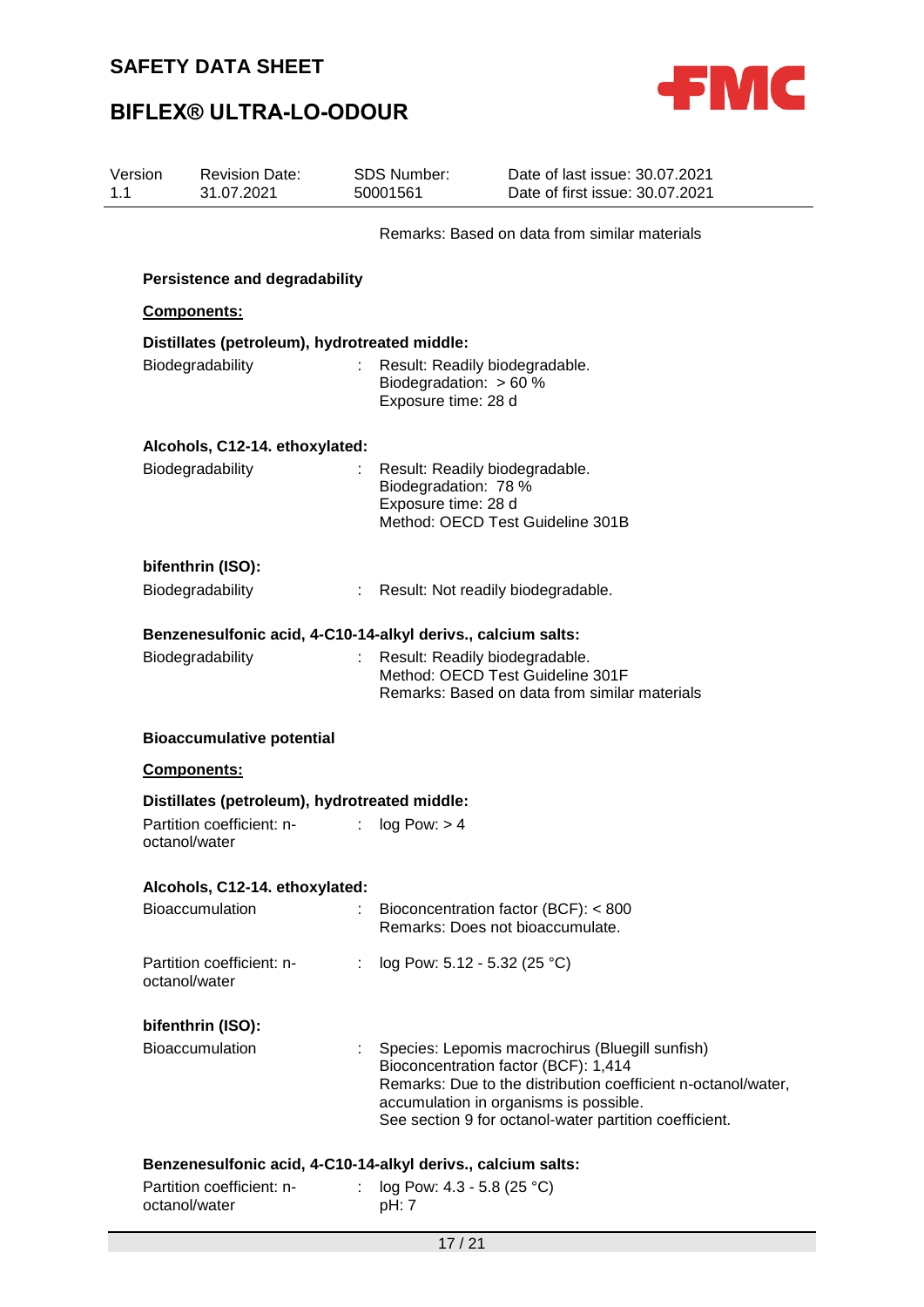

| Version<br>1.1            | <b>Revision Date:</b><br>31.07.2021                                                                             | SDS Number:<br>50001561 |                        | Date of last issue: 30.07.2021<br>Date of first issue: 30.07.2021                                                                                           |  |
|---------------------------|-----------------------------------------------------------------------------------------------------------------|-------------------------|------------------------|-------------------------------------------------------------------------------------------------------------------------------------------------------------|--|
|                           |                                                                                                                 |                         |                        | Method: OECD Test Guideline 117                                                                                                                             |  |
|                           | <b>Mobility in soil</b>                                                                                         |                         |                        |                                                                                                                                                             |  |
|                           | Components:                                                                                                     |                         |                        |                                                                                                                                                             |  |
|                           | Alcohols, C12-14. ethoxylated:<br>Distribution among environ- : Koc: 13226.76 - 16423.03<br>mental compartments |                         |                        |                                                                                                                                                             |  |
|                           | bifenthrin (ISO):<br>Distribution among environ- : Remarks: immobile<br>mental compartments                     |                         |                        |                                                                                                                                                             |  |
|                           | Stability in soil                                                                                               |                         | Dissipation time: 86 d |                                                                                                                                                             |  |
|                           | Other adverse effects                                                                                           |                         |                        |                                                                                                                                                             |  |
| <b>Product:</b><br>mation | Additional ecological infor-                                                                                    |                         |                        | An environmental hazard cannot be excluded in the event of<br>unprofessional handling or disposal.<br>Very toxic to aquatic life with long lasting effects. |  |

### **SECTION 13. DISPOSAL CONSIDERATIONS**

| <b>Disposal methods</b> |                                                                                                                                                                                                                            |
|-------------------------|----------------------------------------------------------------------------------------------------------------------------------------------------------------------------------------------------------------------------|
| Waste from residues     | : The product should not be allowed to enter drains, water<br>courses or the soil.<br>Do not contaminate ponds, waterways or ditches with chemi-<br>cal or used container.<br>Send to a licensed waste management company. |
| Contaminated packaging  | : Empty remaining contents.<br>Dispose of as unused product.<br>Do not re-use empty containers.                                                                                                                            |

### **SECTION 14. TRANSPORT INFORMATION**

| <b>International Regulations</b>                   |                               |                                                                                          |
|----------------------------------------------------|-------------------------------|------------------------------------------------------------------------------------------|
| <b>UNRTDG</b><br>UN number<br>Proper shipping name |                               | <b>UN 3082</b><br>ENVIRONMENTALLY HAZARDOUS SUBSTANCE, LIQUID,<br>N.O.S.<br>(Bifenthrin) |
| Class<br>Packing group<br>Labels                   | $\bullet$<br>$\sim$<br>$\sim$ | 9<br>Ш<br>9                                                                              |
| <b>IATA-DGR</b><br>UN/ID No.                       |                               | UN 3082                                                                                  |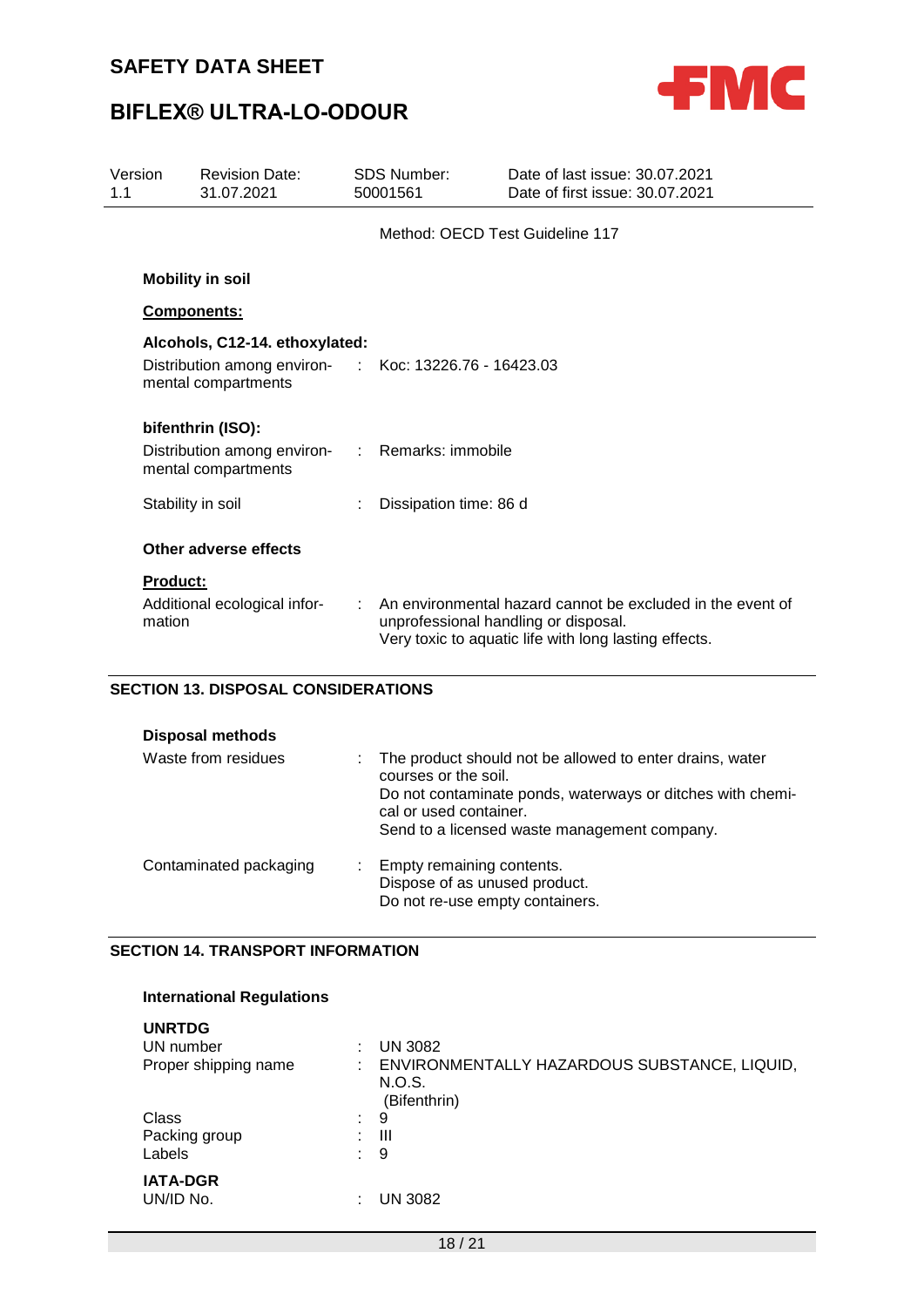

## **BIFLEX® ULTRA-LO-ODOUR**

| Version<br>1.1 |                  | <b>Revision Date:</b><br>31.07.2021 |    | <b>SDS Number:</b><br>50001561 | Date of last issue: 30.07.2021<br>Date of first issue: 30.07.2021        |
|----------------|------------------|-------------------------------------|----|--------------------------------|--------------------------------------------------------------------------|
|                |                  | Proper shipping name                |    | (Bifenthrin)                   | : Environmentally hazardous substance, liquid, n.o.s.                    |
|                | Class            |                                     |    | 9                              |                                                                          |
|                |                  | Packing group                       |    | Ш                              |                                                                          |
|                | Labels           |                                     |    | <b>Miscellaneous</b>           |                                                                          |
|                | aircraft)        | Packing instruction (cargo          |    | 964                            |                                                                          |
|                | ger aircraft)    | Packing instruction (passen-        | t. | 964                            |                                                                          |
|                |                  | Environmentally hazardous           |    | yes                            |                                                                          |
|                | <b>IMDG-Code</b> |                                     |    |                                |                                                                          |
|                | UN number        |                                     | ÷  | <b>UN 3082</b>                 |                                                                          |
|                |                  | Proper shipping name                |    |                                | : ENVIRONMENTALLY HAZARDOUS SUBSTANCE, LIQUID,                           |
|                |                  |                                     |    | N.O.S.                         |                                                                          |
|                |                  |                                     |    | (Bifenthrin)                   |                                                                          |
|                | Class            |                                     | ÷  | 9                              |                                                                          |
|                |                  | Packing group                       |    | : III                          |                                                                          |
|                | Labels           |                                     |    | 9                              |                                                                          |
|                | EmS Code         |                                     |    | F-A, S-F                       |                                                                          |
|                |                  | Marine pollutant                    |    | yes                            |                                                                          |
|                |                  |                                     |    |                                | Transport in bulk according to Annex II of MARPOL 73/78 and the IBC Code |

Not applicable for product as supplied.

### **National Regulations**

| <b>ADG</b>           |                                                                                                            |
|----------------------|------------------------------------------------------------------------------------------------------------|
| UN number            | <b>UN 3082</b>                                                                                             |
| Proper shipping name | ENVIRONMENTALLY HAZARDOUS SUBSTANCE, LIQUID,<br>N.O.S.<br>(Bifenthrin)                                     |
| Class                | 9                                                                                                          |
| Packing group        | Ш                                                                                                          |
| Labels               | 9                                                                                                          |
| <b>Hazchem Code</b>  | $\cdot$ 3Z                                                                                                 |
| Remarks              | Not subject to the ADG Code when transported by Road or<br>Rail in Australia, in packages 500kg(L) or less |

#### **Special precautions for user**

The transport classification(s) provided herein are for informational purposes only, and solely based upon the properties of the unpackaged material as it is described within this Safety Data Sheet. Transportation classifications may vary by mode of transportation, package sizes, and variations in regional or country regulations.

#### **SECTION 15. REGULATORY INFORMATION**

### **Safety, health and environmental regulations/legislation specific for the substance or mixture**

Standard for the Uniform Scheduling of Medicines and Poisons : Schedule 6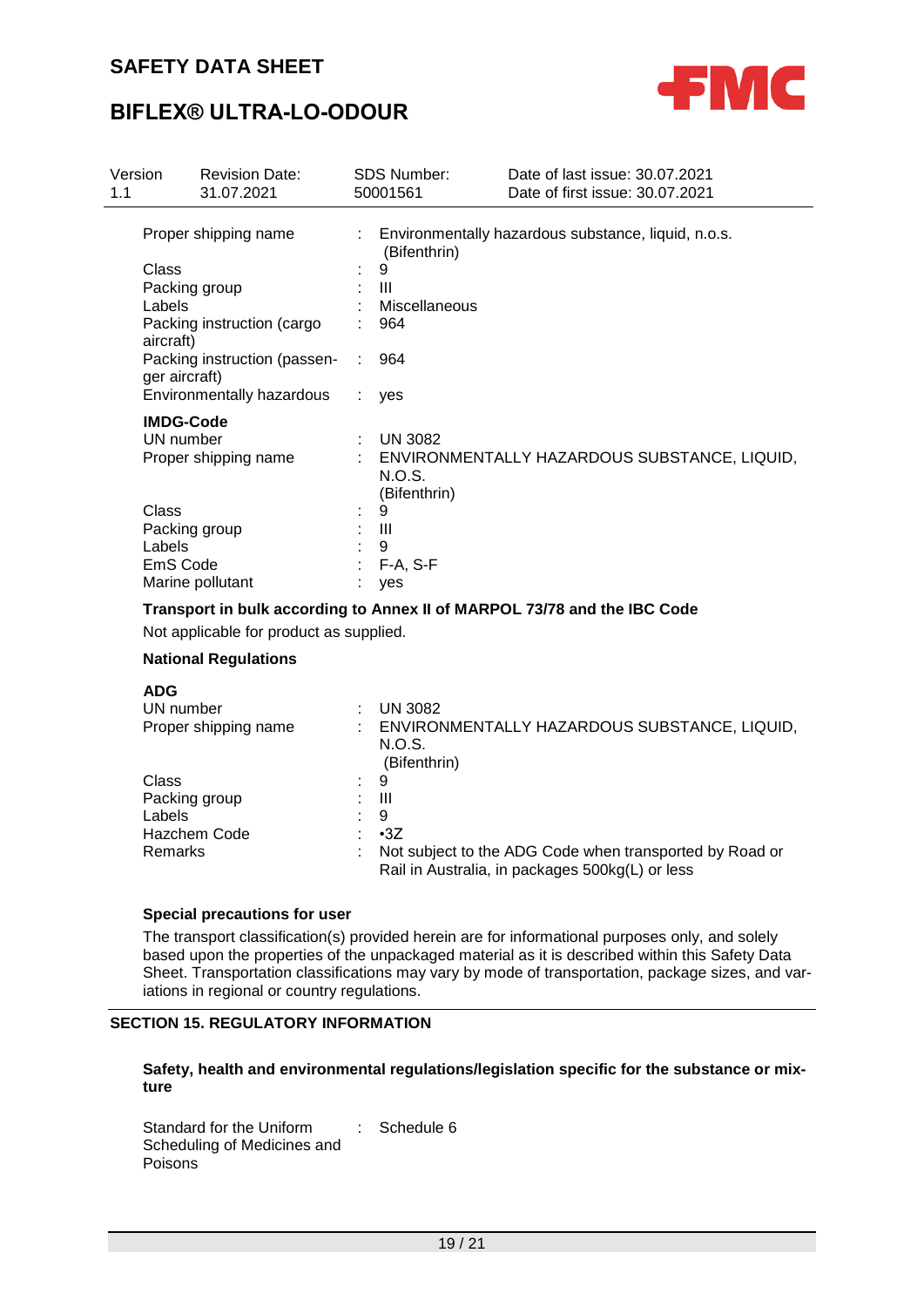



| Version<br>1.1 |              | <b>Revision Date:</b><br>31.07.2021                                       | <b>SDS Number:</b><br>50001561       | Date of last issue: 30.07.2021<br>Date of first issue: 30.07.2021                                                                                                                                |
|----------------|--------------|---------------------------------------------------------------------------|--------------------------------------|--------------------------------------------------------------------------------------------------------------------------------------------------------------------------------------------------|
|                |              | APVMA number: 59269                                                       |                                      |                                                                                                                                                                                                  |
|                |              | <b>Prohibition/Licensing Requirements</b>                                 |                                      | There is no applicable prohibition,<br>authorisation and restricted use<br>requirements, including for carcino-<br>gens referred to in Schedule 10 of<br>the model WHS Act and Regula-<br>tions. |
|                |              | The components of this product are reported in the following inventories: |                                      |                                                                                                                                                                                                  |
|                | <b>TCSI</b>  |                                                                           | Not in compliance with the inventory |                                                                                                                                                                                                  |
|                | <b>TSCA</b>  |                                                                           |                                      | Product contains substance(s) not listed on TSCA inventory.                                                                                                                                      |
|                | <b>AIIC</b>  |                                                                           | Not in compliance with the inventory |                                                                                                                                                                                                  |
|                | <b>DSL</b>   |                                                                           | on the Canadian DSL nor NDSL.        | This product contains the following components that are not                                                                                                                                      |
|                |              |                                                                           | Fatty acid di-ester                  | 2-METHYLBIPHENYL-3-YLMETHYL (Z)-(1RS,3RS)-3-(2-<br>CHLORO-3,3,3-TRIFLUOROPROP-1-ENYL)-2,2-<br><b>DIMETHYLCYCLOPROPANECARBOXYLATE</b>                                                             |
|                | <b>ENCS</b>  |                                                                           | Not in compliance with the inventory |                                                                                                                                                                                                  |
|                | <b>ISHL</b>  |                                                                           | Not in compliance with the inventory |                                                                                                                                                                                                  |
|                | KECI         |                                                                           | Not in compliance with the inventory |                                                                                                                                                                                                  |
|                | <b>PICCS</b> |                                                                           | Not in compliance with the inventory |                                                                                                                                                                                                  |
|                | <b>IECSC</b> |                                                                           | Not in compliance with the inventory |                                                                                                                                                                                                  |
|                | <b>NZIoC</b> |                                                                           | Not in compliance with the inventory |                                                                                                                                                                                                  |

#### **SECTION 16. OTHER INFORMATION**

| <b>Revision Date</b>                    | t. | 31.07.2021                                                              |
|-----------------------------------------|----|-------------------------------------------------------------------------|
| Date format                             | ÷. | dd.mm.yyyy                                                              |
| <b>Full text of other abbreviations</b> |    |                                                                         |
| AU OEL                                  |    | Australia. Workplace Exposure Standards for Airborne Con-<br>taminants. |
| AU OEL / TWA                            |    | Exposure standard - time weighted average                               |

AIIC - Australian Inventory of Industrial Chemicals; ANTT - National Agency for Transport by Land of Brazil; ASTM - American Society for the Testing of Materials; bw - Body weight; CMR - Carcinogen, Mutagen or Reproductive Toxicant; DIN - Standard of the German Institute for